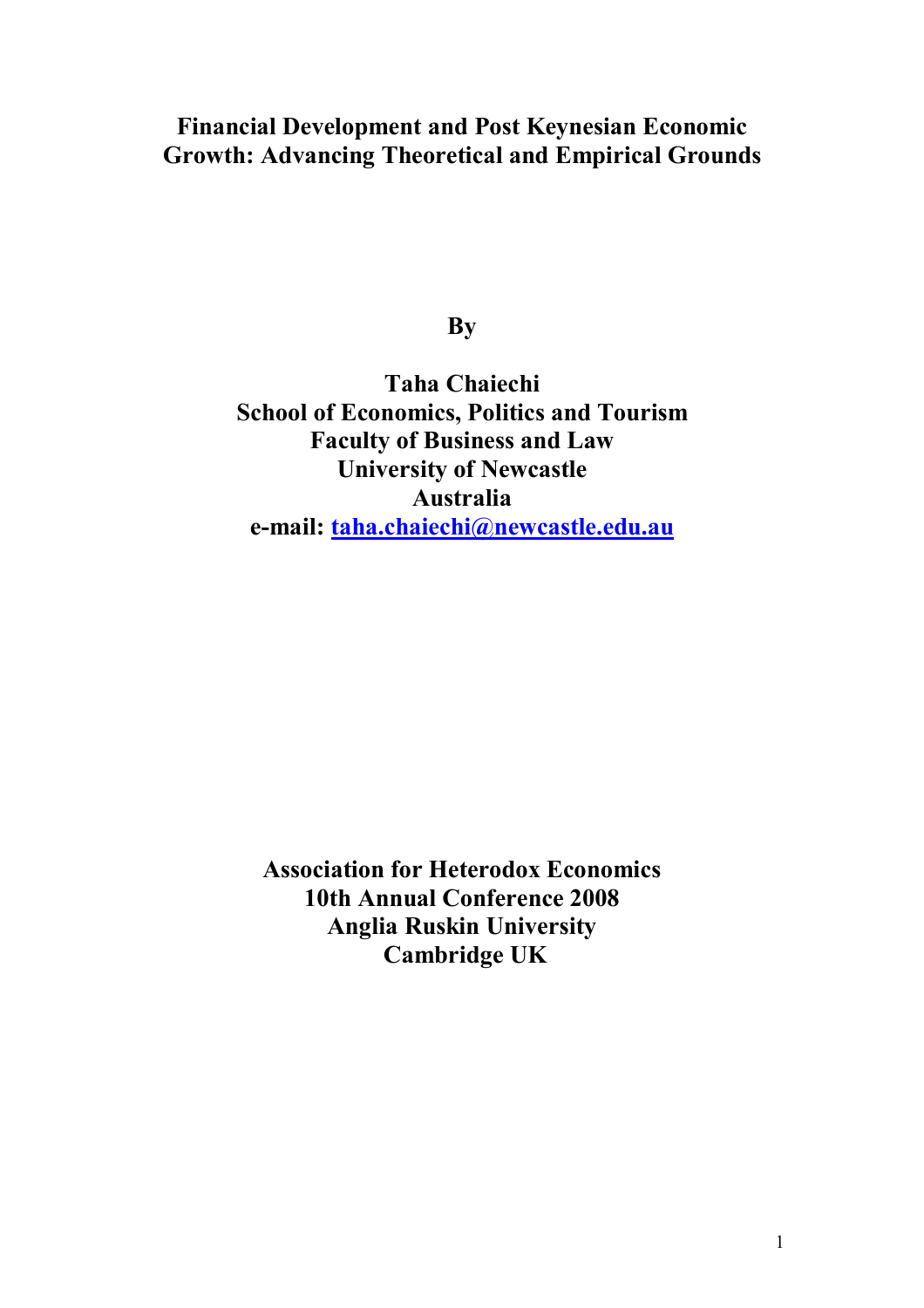## **Table of Content**

| 1. |     | <b>Introduction</b>                                           | 3  |
|----|-----|---------------------------------------------------------------|----|
| 2. |     | A review of Literature on Financial Development               |    |
|    |     | and Economic Growth                                           | 4  |
|    | 2.1 | <b>Financial Sector Development and Structure</b>             | 5  |
|    | 2.2 | <b>Country Specifications in Terms of Financial Structure</b> | 7  |
| 3. |     | <b>Financial Development Indicators</b>                       | 8  |
|    | 3.1 | <b>Monetisation Ratio</b>                                     | 8  |
|    |     | 3.2 Domestic Credit                                           | 9  |
|    | 3.3 | <b>Stock Market Capitalisation</b>                            | 9  |
| 4. |     | <b>Methodology</b>                                            | 9  |
|    | 4.1 | <b>Theoretical Model</b>                                      | 10 |
|    |     | <b>Post Keynesian Macroeconomic and Financialisation</b>      |    |
|    | 4.2 | <b>The Empirical Model</b>                                    | 11 |
|    | 4.3 | Data Sources and the Period of Study                          | 13 |
| 5. |     | <b>Pre-Analysis</b>                                           | 13 |
|    | 5.1 | <b>Data Set Characteristics</b>                               | 13 |
|    | 5.2 | <b>Coinetgration Analysis</b>                                 | 13 |
|    | 5.3 | <b>Residual Tests</b>                                         | 13 |
|    | 5.4 | <b>SVAR</b> estimation and results                            | 15 |
|    | 5.5 | <b>Impulse Response Function Results</b>                      | 18 |
| 6. |     | Conclusion                                                    | 19 |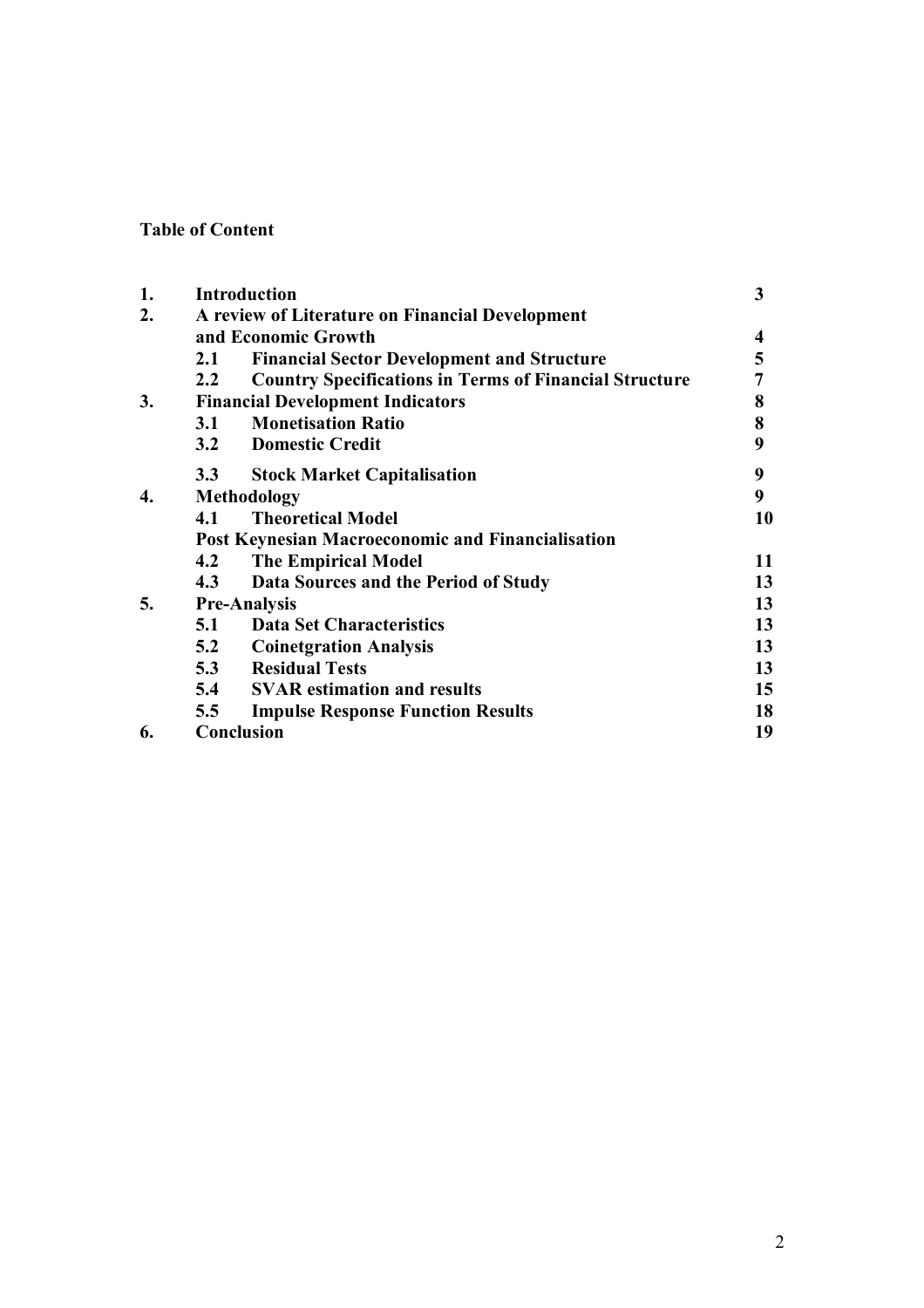#### **1. Introduction**

Over the last couple of decades, a great deal of attention has been paid to the role of financial markets in economic growth. In recent studies the importance of financial markets has been highlighted and financial systems have been recognised via their increasing influence over real sector development. However, most of these studies fail to adequately integrate this relationship into a general macro economic model. ìSince the writings of John Stuart Mill, many economists have argued either that finance is unimportant or that it matters most when it gets out of order" Caprio (1998). Generations of economists constructed models without money or a financial sector. However, with the explosion of banking crises around the globe in the last two decades, finance is back in fashion.

Recent studies, particularly those originating from Modern Growth Theory, have suggested that financial intermediation affects growth through various channels, including through its effects on rates of investment, the efficiency of capital allocation, its impact on productivity growth rates, and the level of savings. However, within the Kaleckian tradition in particular and Post Keynesian tradition in general, macroeconomic models concentrate on the real side of the economy and pay little attention to the financial side, and it seems that the importance of financial sector and financial intermediaries have been neglected in Post Keynesian works, and the impacts of financial markets have rarely been considered as relevant to the determination of equilibrium conditions in Post Keynesian macroeconomic modeling.

Even though, most insights into financial impacts have derived from Modern Growth Theory rather than from standard Neo-Classical, Keynesian or Post-Keynesian models, nevertheless the author believes that these Post Keynesian models of Economic growth can and should be expanded to include financial variables. This expansion should account for the role of the banking system and credit market in stimulating the aggregate demand.

This said, the objective of this study is to examine the role of financial market development in producing a virtuous circle of high aggregate demand (Investment, Savings, Income distribution, productivity growth, etc) in Hong Kong and UK. In this study, we develop a long run macroeconomic framework, following the work of Onaran and Stockhammer (2003), who have constructed a dynamic Kaleckian-Post Keynesian and open economy model in nature.

The methodological approach adapted in this exercise is a Structural Vector Autoregression (SVAR) Model, which is used to examine the relationship between exogenous financial development indicators and system of equations for Key macroeconomic growth indicators, using quarterly data for periods ranging from 1990 to 2006. This is done in a series of steps and pre- analysis testing; first cointegration tests are carried out to determine the existence of long-run relationships between the variables, all of which shed some light on the nature of the relationship among the variables. Second, a Structural VAR model is set up and used, in the first instance, to conduct block exogeneity tests. These tests are then complemented by an analysis of the impulse response functions.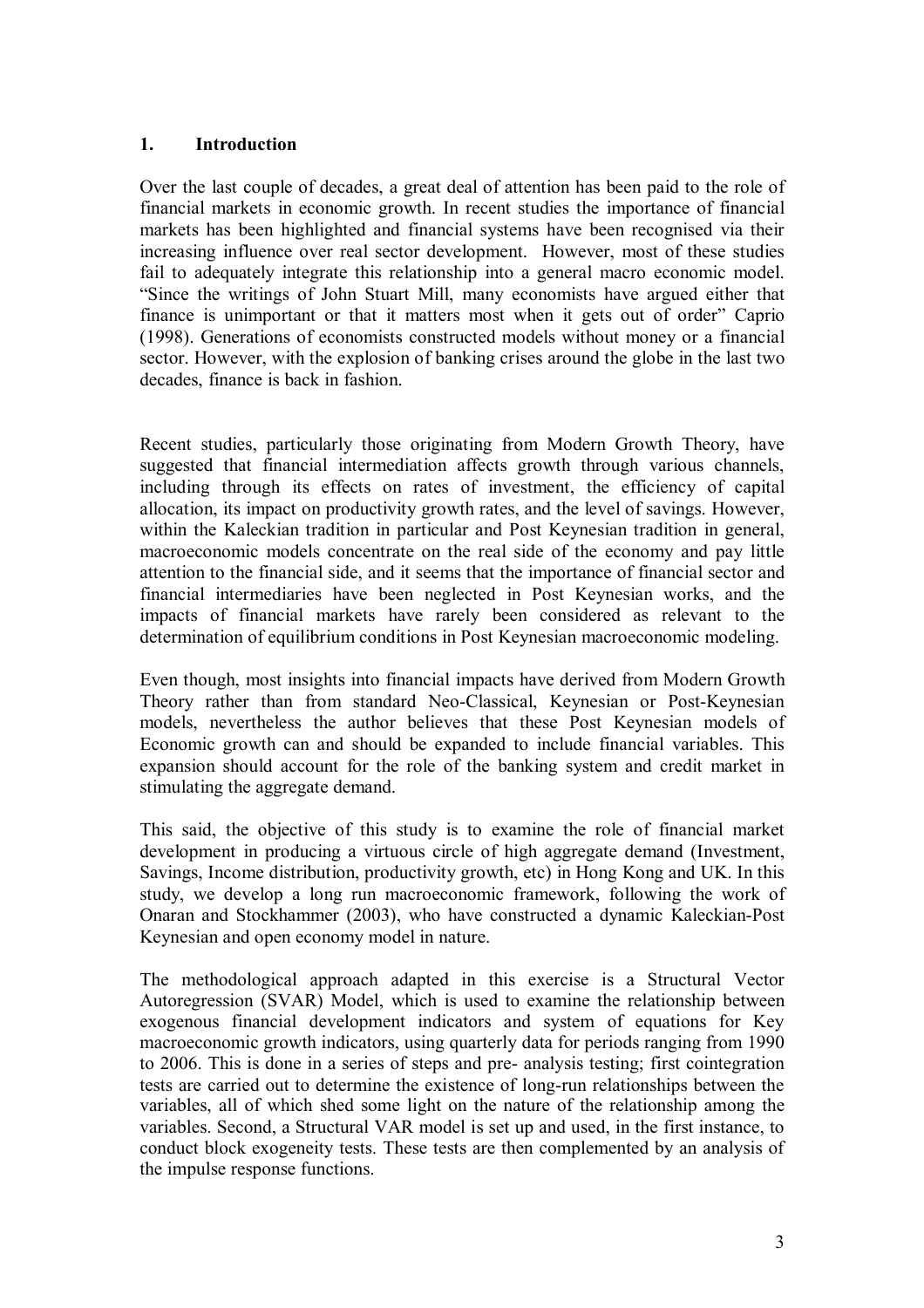The empirical analysis of this study provides insights into the functioning of the Hong Kong and United Kingdom macroeconomy, considering their productive but uneven financial market structure. This paper investigates the dynamic responses of the model to shocks in indicators of financial development, and determines whether the effects of such shocks on the long run relations disappear.

Particular emphasise is placed on the formal and exogenous integration of financial market development into a Kaleckian –Post Keynesian open macroeconomic model. The influence of financial markets over economic development is captured through the inclusion of financial development proxies.

We organise the remainder of the paper as follows. Section 2 presents a review of literature on financial development and economic growth, and the specification of the selected countries' financial sector in this study. Section 3 introduces the adapted proxies for financial development and deals with the measure of financial development indicators. Section 4 summarises estimation techniques the model to be estimated. Section 5 discusses data characteristics and the results of the SVAR estimation, as well as the results of impulse response. Finally section 6 derives the conclusion.

### **2. Literature Review**

The role of finance in promoting technological development has long been a controversial issue. Hicks (1969) argued on the basis of economic history that the British industrial revolution was made possible by the availability of finance. He argued that the large-scale capital requirements of the industrial revolution could only be met by the development of capital market institutions that permitted the pooling of small individual savings into large funds for industrial development. Joan Robinson (1952), on the other hand, saw finance as responding passively to technological innovation and development, and that "where enterprise leads finance follows" (p. 123).

The role of financial development has become significantly important in recent research in different areas of the growth literature. Among others, Schumpeter (1911), Gurley and Shaw (1955), Goldsmith (1969) and McKinnon (1973) mentioned the importance of financial intermediaries to the economic growth.

Schumpeter (1911) was one of the pioneers in highlighting the significance of the financial sector in promoting economic growth. In particular, he argued that economic growth was a product of interactions between financial and real innovations. As Hein and Ochsen (2001) argue; from a Schumpeterian monetary point of view, monetary variables have impacts that extend beyond merely temporary and out-of-equilibrium effects on the real variables of the economic system: production, employment, distribution and growth .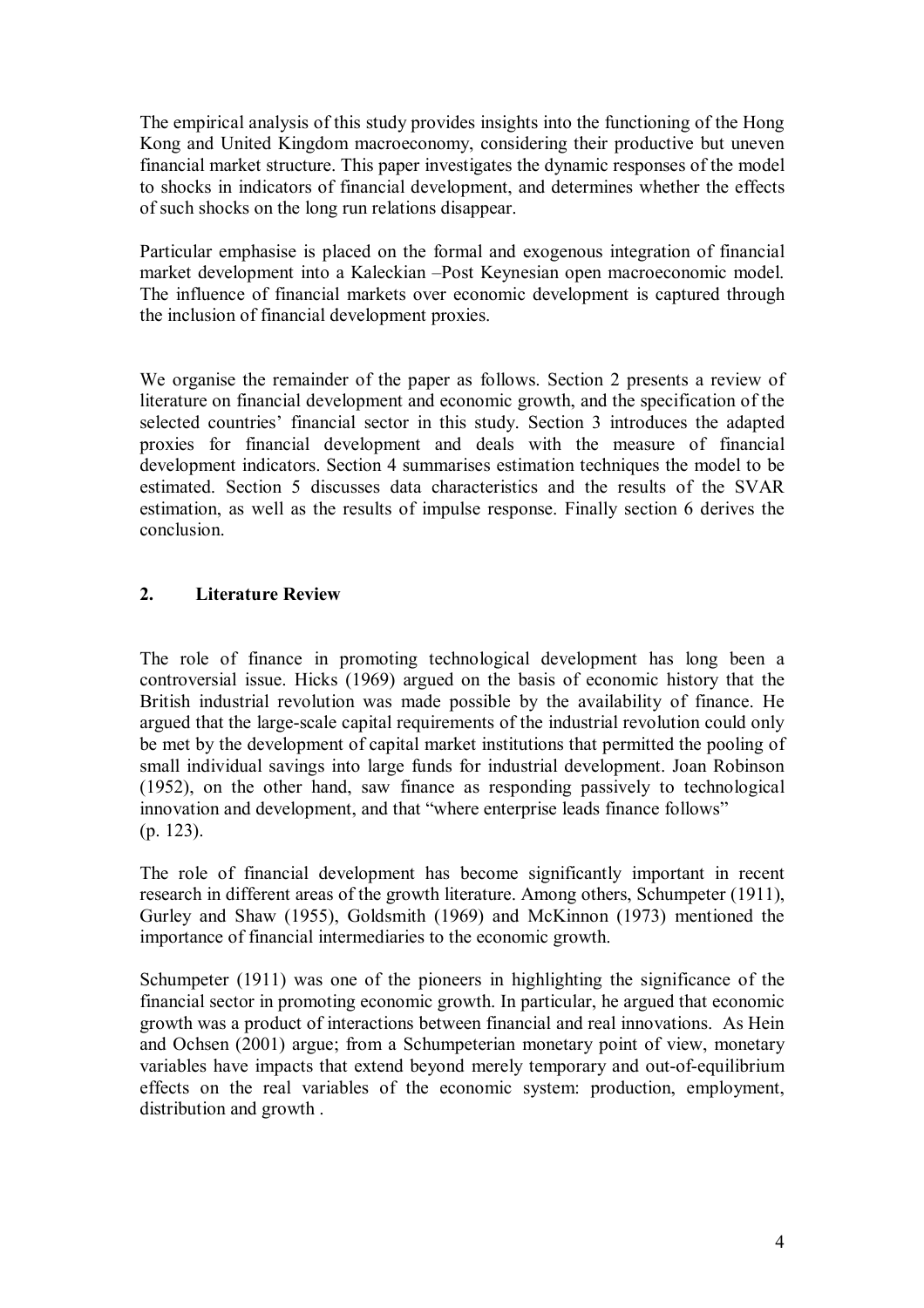Since Schumpeter (1911), McKinnon (1973) and Shaw (1973), and more recently King and Levine (1993a) and Levine et al. (2000), the relationship between financial development and economic growth has been extensively studied. In the beginning, like McKinnon (1973) and Shaw (1973), offer detailed arguments and evidence on the role of organised financial structure of an economy to accelerate economic growth and improve economic performance. They believe that excess funds would be channelled efficiently to deficit units to drive the economy, and differences in the quality and quantity of services provided by financial intermediations are the main reasons for different economic growth of every country.

Focusing on Keynes's (1939), distinction between finance, saving and funding, Post-Keynesians, such as Terzi (1986), Chick (1998), Davidson (1996) and Wray (1998) state that in an economy characterised by a developed financial structure, finance is issued by banks, and it is the role of the credit system to provide the liquid funds to entrepreneurs, and thus , it is banks that hold a key position in the transition from lower to higher scale of economic activity (see also, Keynes,1979 : 212). Post Keynesian, Chick (1998) argues that every credit-based financial system supports high levels of growth if other financial arrangements are created in order to overcome lack of funding in the market.

Keynes's finance-funding process of investment is based on a financial structure characterised by a developed banking system and dynamic and organised financial markets. From a Post-Keynesian point of view, Zina and Trigui (2000) argue that a financial system is efficient in the process of economic development when it increases the use of available resources.

Demetriades & Hussein (1996) find evidence that financial development causes growth in 16 developing countries, they found that in some cases the relationship is bi-directional. In 2000, the panel studies done by Khan and Senhadji show that the relationship between financial development and economic growth varies according to the level of financial development of that country. The positive relationship is reported for the middle and high level of financial development. However ambiguous effect is found in countries with low financial development.

In a recent study, Abd. Ghafar & Nur Azura (2003) reported that as income level rise, financial structure becomes more extensive, economic growth becomes more rapid and income inequality across the rich and poor widens. Zoli (2007) argues that financial development is often associated with improved economic performance, as deep, liquid, diversified, and stable financial markets allow efficient intermediation of funds, facilitate risk diversification, and tend to favour growth in the long run. Moreover, strong local markets can offer a stable source of financing for private and public sectors, helping them cope with possibly volatile external capital flows.

#### **2.1 Financial Sector Development and Structure**

According to the literature, financial sector development requires growth in the volume and sophistication of activities as well as changes in the structure of the market. Generally speaking, as the economy develops, an increase in the volume of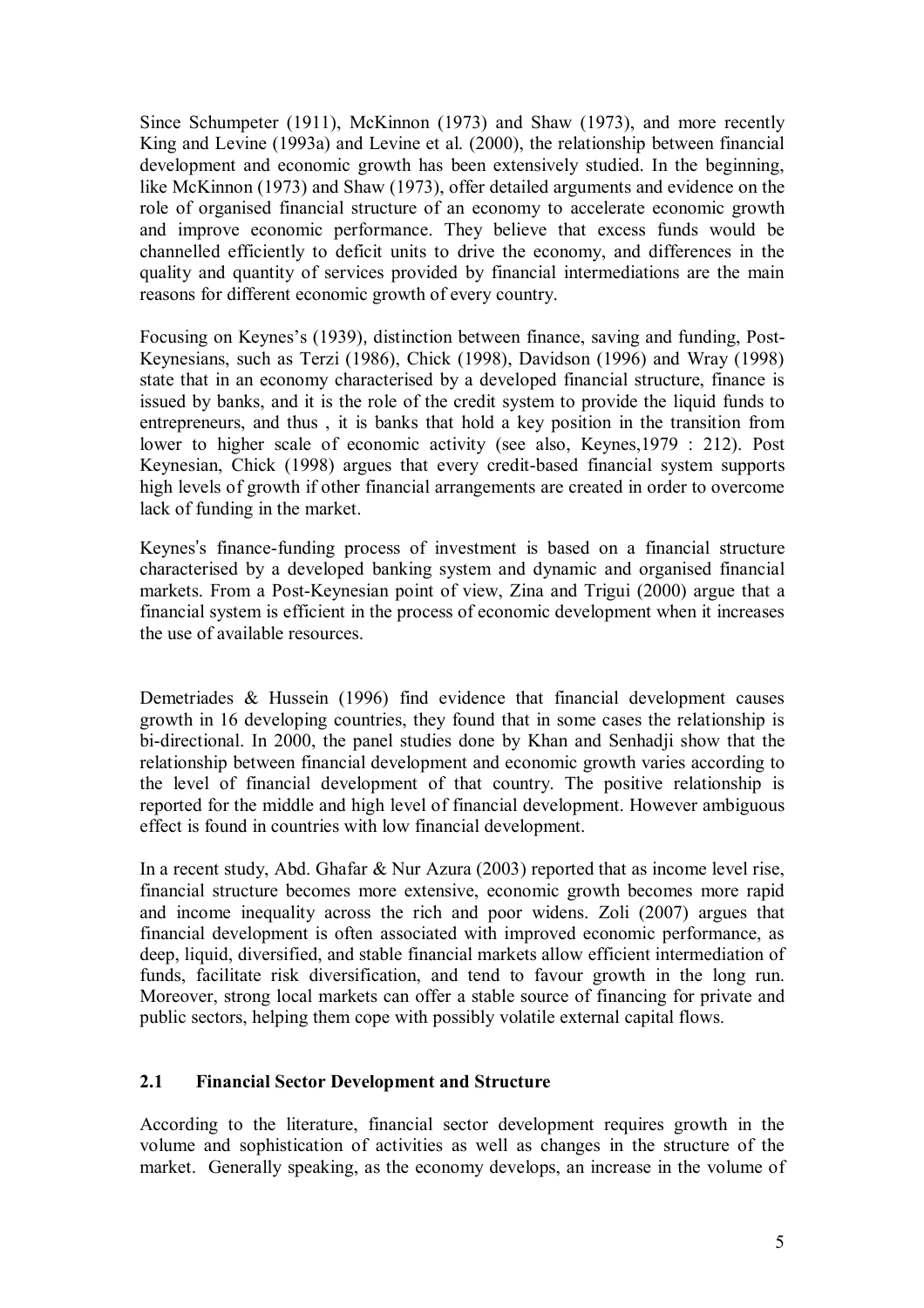transactions in the financial sector is expected. According to Levine (1993, 1997) and Ellis  $(2004)$ , by definition, the financial sector can be called "developed" if the efficiency, stability, and competitiveness of the sector improve, and the range of financial services and diversity of financial institution increases. The increase in the amount of money that is intermediated through the financial sector or the amount of capital that is allocated by the private sector are other signs of development in financial markets.

In terms of the market structure, traditionally, there are two major types of financial systems: bank-based and market-based systems. In countries with bank based systems, long term finance is largely provided by banks which is the case in Hong Kong in this study, while in market-based systems bonds and equity finance plays a much greater role, which is evident in UK's financial system.

The significance of banks has not been ignored by pioneer economists as well. The relationship between banking system and economic activities is not a new concept, since the topic was opened by Keynes and the Post Keynesian economists. From the "Treatise on Money", to the "General Theory", and through to the controversy with Robertson and Ohlin after the publication of the "General Theory", Keynes pointed out the key importance of the banking system in supporting investment. Alves et al (2003) argues that the Post Keynesian approach to banking and financial intermediation in business- cycle fluctuations views the banking system as a channel through which agents' perceptions of risks, and hence business-cycle fluctuations, both influence and are strongly influenced by non probabilistic uncertainty.

At the most basic level, banks serve as key intermediaries facilitating the integration of markets by shaping the norms and rules under which capital flows occur (Rohner, 2008). Bank are considered as essential connections between economic sectors in the developed and developing world and make significant decisions about the use and allocation of capital. The bank-based financial structure demonstrates a positive role of banks in development and growth, and that banks can finance development more effectively than markets in developing economies. Gerschenkron (1962) highlights that in the case of state-owned banks, market failures can be overcome and allocation of savings can be undertaken strategically. Those banks that are unhampered by regulatory restrictions, can exploit economies of scale and scope in information gathering and processing (Levine, 2002, Beck and Levine, 2002). Stiglitz (1985) and Singh (1997) believe that bank-based financial systems are in a much better position than market-based systems to address agency problems and short-termism.

According to Chowdhury and Islam (1993) there are distinct advantages that flow from the operation of a state-dominated, credit-based system based on the role of finance in development. Wade (1988), for example, identifies the following assumed advantages. First, a bank/credit-based system permits faster investment in developing country conditions than would be possible if investment depended on the growth of firm's own profits or on the inevitably slow development of securities market. More importantly, productive investment is less affected by speculative stock-market booms and busts.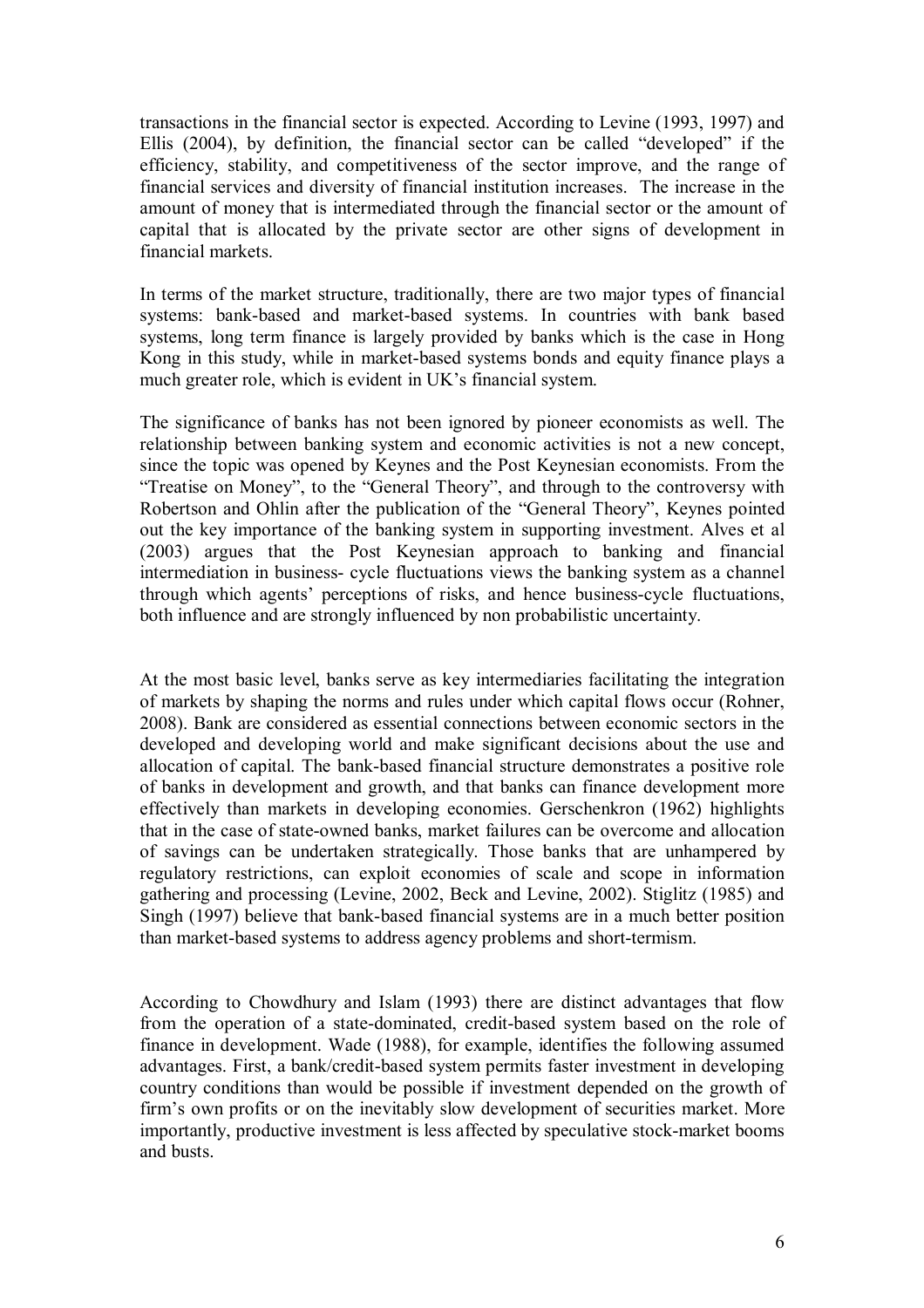In the  $20<sup>th</sup>$  century economists started arguing that differences in the financial structure of the two countries help explain country's pace of economic growth (see Gerschenkron 1962). The argument is initiated based on the following; bank-based financial system creates strong bonds between banks and industries, which consequently reduce the costs of acquiring information about firms. This makes it easier for the financial system to identify good investments, exert corporate control, and mobilising saving than in countries with a more security and bond market oriented financial system such as England, where the ties between banks and industry are less intimate.

The market-based theory, from the other hand, highlights the advantages of wellfunctioning markets. Big, liquid and well functioning markets foster growth and profit incentives, enhance corporate governance and facilitate risk management (Levine, 2002, and Beck and Levine, 2002). Boyd and Smith (1998) assumes that Marketbased financial systems reduce the inherent inefficiencies associated with banks and are, thus, better in enhancing economic development and growth. They demonstrate through a model that allows for financial structures to change as countries go through different stages of development, that countries become more market-based as development proceeds.

The bank-based financial system is sometimes viewed as superior to the market-based financial structure in terms of fostering economic growth. However, recent banking problems and financial crisis particularly in East Asian economies and emerging markets which are more bank-based in financial sector have led some to argue that the absence of a credible takeover threat through efficient stock markets has hampered proper corporate governance and competitiveness (King and Levine 1997).

Connecting the structure of financial markets to economic performance is not an easy task though and may not enable us to investigate that how well different financial systems function in different countries. In the bank-based financial system, banks may have closer ties with industries and investment projects, Hong Kong financial market is a strong example. Nevertheless, at the same time countries with market-based financial system may be more capable at providing liquidity and facilitating transactions, which is certainly the case in the UK.

## **2.2 Country Specifications in Terms of Financial Structure**

The UK's large and sophisticated financial sector features fundamentally sound and highly developed financial institutions, markets and infrastructure. UK banks appear to be sufficiently profitable and well capitalised overall to be able to absorb the effects of the more likely macroeconomic shocks without systemic distress. This partly reflects profits and capital accumulation during the past decades of strong economic performance as well as banking system's activities.

The money market does a good job in distributing the liquidity supplied by the Bank of England and the unsecure interbank segment of the money market functions well. The traditional structure of UK's banking system is characterised by private financial institutions and low governance featuring a few large, direct clearing banks and a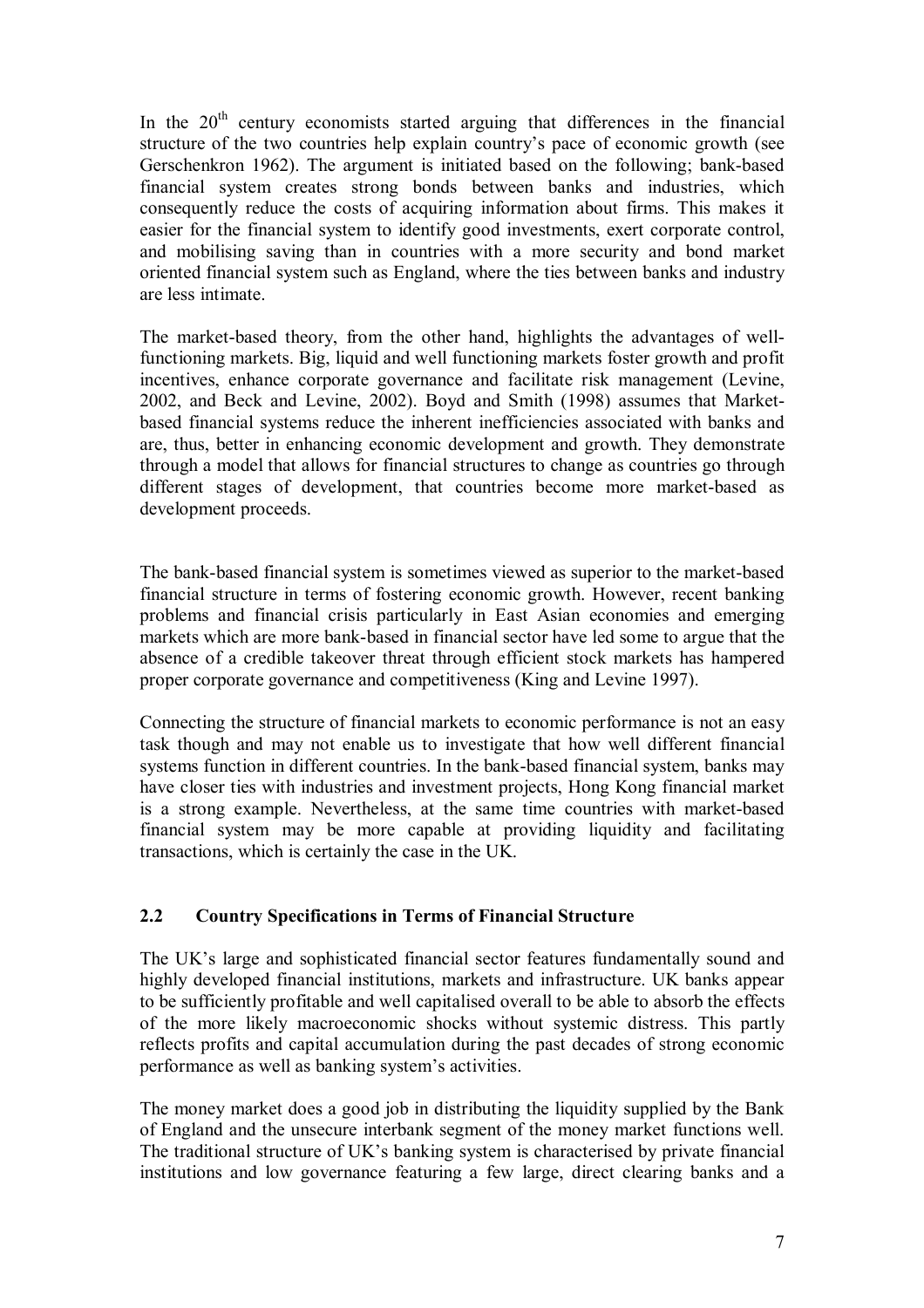large number of smaller, indirect clearers with the latter tending to hold most of their liquidity in the form of unsecured deposits with the largest banks. According to Sabot and Skekely (1998) this type of system is called armís-length banking, in which different agents specialise in different monitoring functions, and no one agent is able to exercise significant control.

Hong Kong is one of the leading international financial centers in Asia. In terms of stock market capitalisation, it is the  $6<sup>th</sup>$  largest in the world according to "World" Federation exchange- statistics", and it is one of the most established stock markets in the world, being classified by the "International Finance Corporation" (IFC) as a developed market. However, in terms of financial market structure Hong Kong is more likely to be called "bank-based", since the banking sector plays a vital role in establishing Hong Kong as a major loan syndication centre in the country and surrounding regions to fund investment projects. From the other hand government ownership of banks has been a dominated form in Hong Kong. It seems that the rapid economic growth in Hong Kong is attributable in part to the efficiency and operation of banking system.

In the 1990s effort was made to develop the money market, including the improvement in the financial infrastructure (e,g. Central Money Market Unit Service, and the Real Time Gross Settlement System). The establishment of the Honk Kong Monetary Authority in 1994 and China Banking Regulatory Commission (CBRC), aimed at strengthening supervision of banks, was another step taken towards the improvement banking conduct and banking transparency.

## **3. Financial Development Indicators**

Financial development is usually defined as a process giving rise to improvements in quantity, quality and efficiency of financial intermediary services. Levin and Zervos (1996) report evidence indicating that both stock market liquidity (as measured by stock trading relative to GDP and market capitalisation), and the level of banking development (as measured by bank credits to private firms divided by GDP) predict economic growth over subsequent decades. King and Levine (1997) claim that bank and stock market development indicators both help to predict economic growth and these two components enter the regression significantly, they also observed that there are important overlaps between the services provided by banks and stock markets.

In this study we employ three commonly used measures of financial development; the monetisation ratio, which is M2, to GDP, the ratio of domestic credit to the private sector and GDP, and the stock market capitalisation ratio. The measurement issue is not addressed in this study through statistical testing, which might have resulted in the collection of inappropriate indicators or produced wrong conclusions about the FDgrowth relationship.

#### **3.1 Monetisation Ratio**

This measure which is the ratio of Broad Money, M2, to Nominal GDP has been used as a standard measure of financial development in numerous studies (Glen 1989;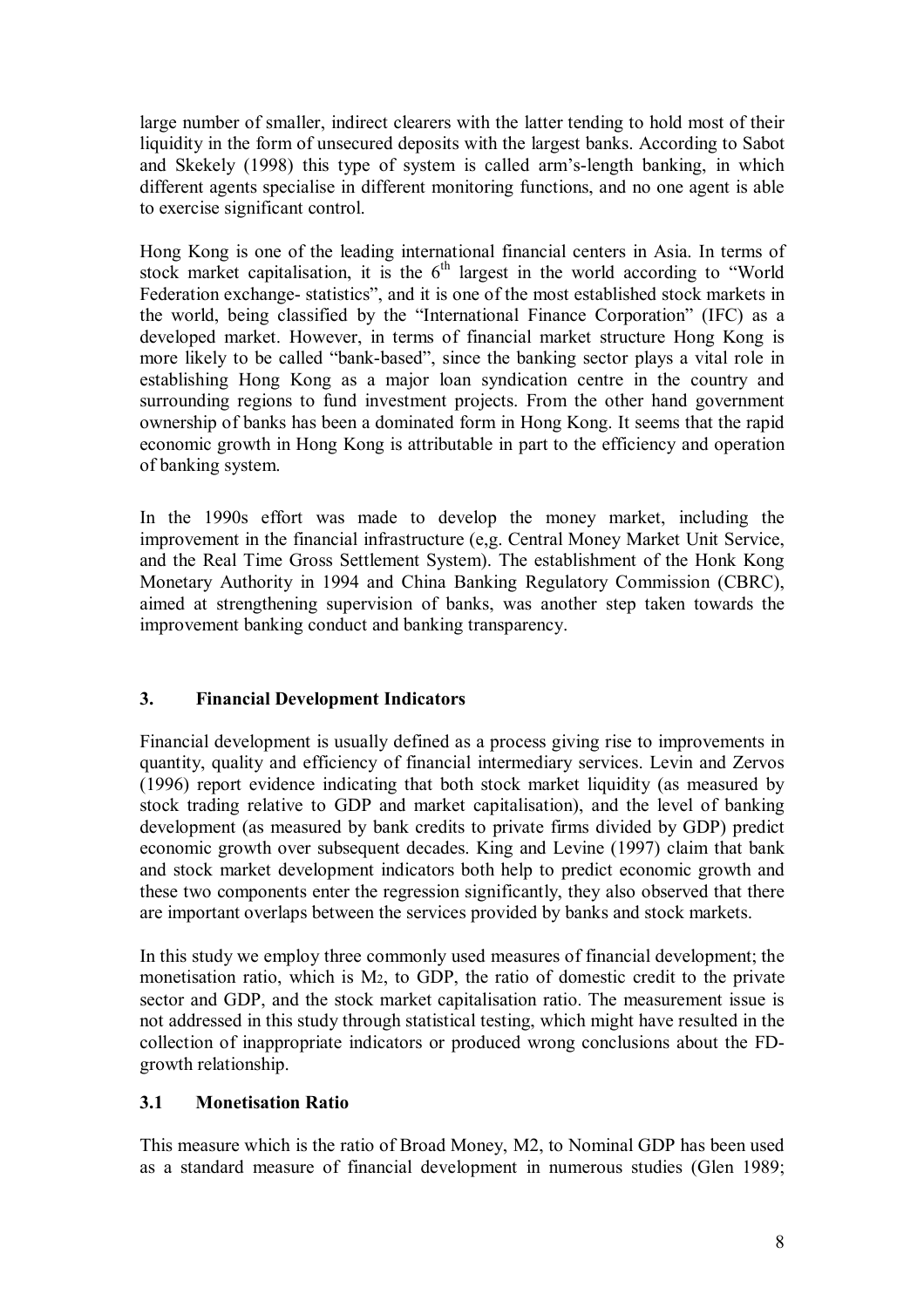World Bank 1989; King and Levin 1993; Calderon and Liu 2003; Wood 1993; Murinde and Eng 1994; Lyons and Murinde, 1994; Berthelemy and Varoudakis 1995; Arestis and Demetriades, 1997; and Agung and Ford, 1998). The monetisation ratio reflects the relative size and depth of the financial market, (King and Levine 1993). Rohner (2008) argues that larger financial system allows the exploitation of economies of scale. More recently, the World Bank and others have found a correlation between size of financial sector of economies and their overall growth rate. An increase in this ratio indicates further expansion in the financial intermediary sector to the rest of the economy. While monetisation ratio does not accurately gauge the effectiveness of the financial sector in ameliorating information asymmetries and diversifying risk, it can be viewed as a general measure of overall financial development.

According to Demetriades and Hussein (1996), this indicator accords well with McKinnon's outside money model where the accumulation of money is necessary before self financed investment can take place. As such, an increase in the M2/GDP ratio may reflect an extensive use of currency rather than an increase in bank deposits.

### **3.2 Domestic Credit**

This ratio equals the value of credits by financial intermediaries to the private sector divided by GDP. Unlike many of the measures used in the past (King and Levine, 1993a, b), this measure excludes credits issued by the central bank and development banks. King and Levine (1993a, b) use a measure of gross claims on the private sector divided by GDP. But, this measure includes credits issued by the monetary authority and government agencies, whereas Private Credit includes only credits issued by deposit money banks and other financial intermediaries. Furthermore, it excludes credit to the public sector and the cross claims of one group of intermediaries over another, and includes all financial institutions, not only the deposit money banks.

It is assumed that the credit provided to the private sector generates increases investment and productivity to a much larger extent than do credits to the public sector. It is also argued that loans to the private sector are given under more inflexible conditions and that the improved quality of investment emanating from financial intermediaries' evaluation of project viability is more significant for private sector credits (Mushin and Pentecost, 2000)**.** As UK banks maintain a large exposure to domestic credit to the UK household and corporate sectors, this indicator will be efficient in terms of reflecting the UKës credit market performance.

#### **3.3 Stock Market Capitalisation**

This ratio is the total value of shares traded per year as a percentage of GDP. Demirguc-Kunt and Levine (1996, and 1999) discuss that this indicator measures the activity or liquidity of a stock market relative to its size. A small but active stock market will have a high turnover ratio whereas a large, while a less liquid stock market will have a low turnover ratio. There are significant differences in financial structure across countries, with many countries having large banking sectors relative to stock market capitalisation.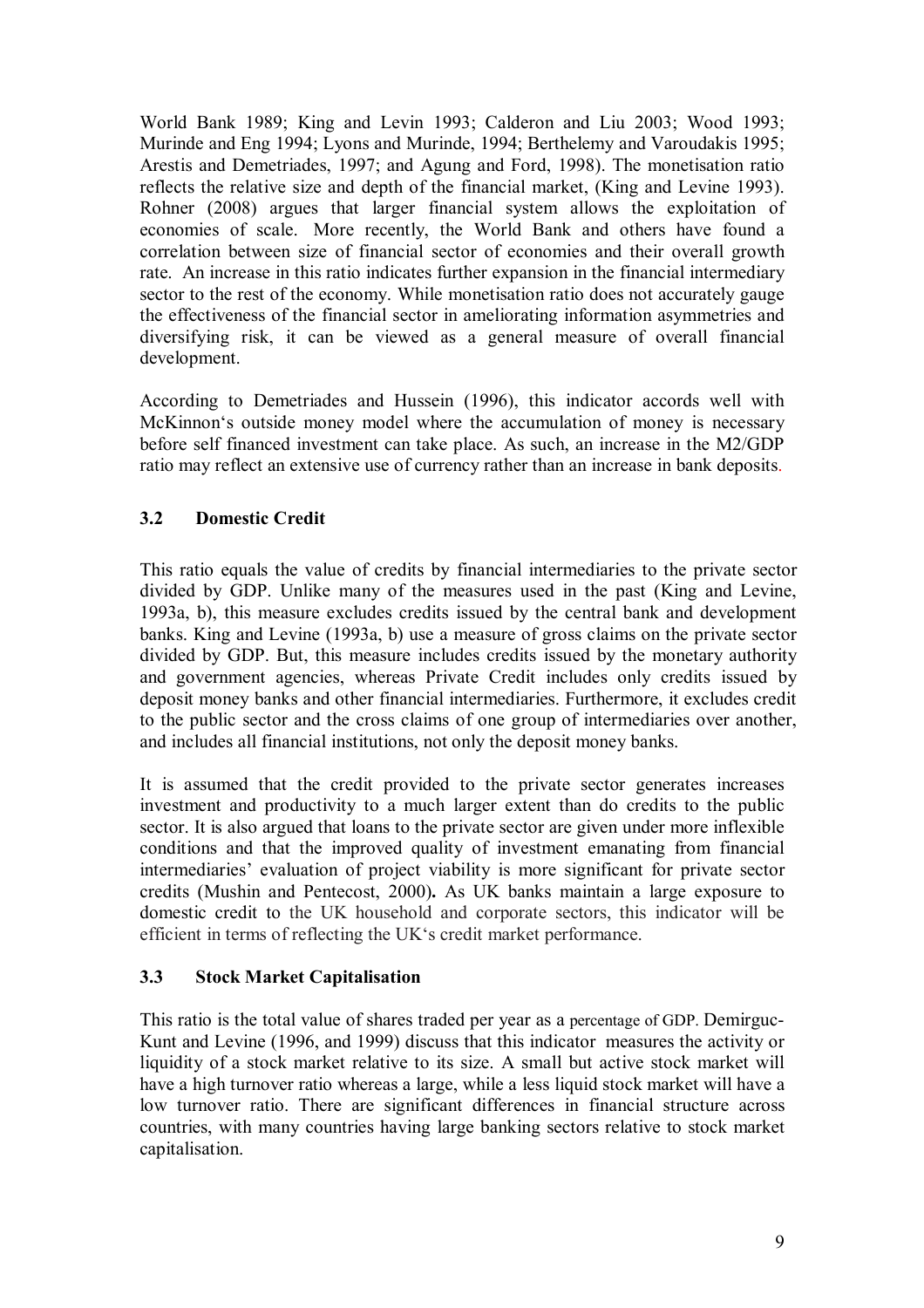### **4. Methodology**

The main methodological motivation behind this research is to model the dynamic relationship between financial development, accumulation, income distribution and employment in a way that considers simultaneous interaction within a system approach. For this purpose, we adopt structural VAR (SVAR) technique based on short-run restrictions, which accommodates the contemporaneous interaction, as well as lagged relationships, which is essential for the purpose of Impulse Response analysis.

To obtain credible impulse responses analysis, Sims (1986) and Bernanke (1986) advocate the use of economic theory to set the required identifying restrictions. The structural form of the model can then be conveniently summarised by the impulse response functions and the variance decomposition. Impulse responses represent the dynamic adjustment towards the steady state. As the steady state corresponds to the deterministic state of economy, the impulse response function is characterised by the number of periods away from the steady state by which economy could return to the equilibrium depending on the structure of the economy. Consistent with the aim of the paper, which is to analyse the impact of financial development on key macroeconomic variables, one of the main focuses will be on the responses of these variables to a one-time shock to the financial development indicators.

## **4.1 Theoretical Model**

#### **Post Keynesian Macroeconomics and Financialisation**

Post Keynesian growth theory has been formed from various strands found mainly in the writings of Keynes and Kalecki that is stimulated by Harrod's approach, which places more emphasis on income distribution. The introduction of monetary variable into the post Keynesian models of distribution and growth is an ongoing process. Nevertheless, the Cambridgian models of growth and distribution drew criticism from some post Keynesian authors, from time to time, because their models left out any explicit analysis of the monetary and financial aspects. In the 1980/90s, post Keynesians have started to take Keynes's (1933) research program of a "monetary Theory of Production" seriously and have introduced monetary variables into Kaldorian and Kaleckian variants of the post Keynesian growth and distribution models. Recently, there have been many attempts to build models of growth or of business cycle that incorporate financial variables, the inspiration of which has been Kalecki's (1937) " principle of increasing risk and the work of Minsky (1975) " John Maynard Keynes".

The common Post Keynesian approach to money is to assume that the quantity of money intermediated in the economy influences final demand, through either the consumption of household or investment of firms or households. Money and credit might also influence production, since firms demand it to purchase inputs or pay wages. Therefore, following Dumenil and Levy (1993), it is presumed that this demand for money is accommodated by banks to finance production, and the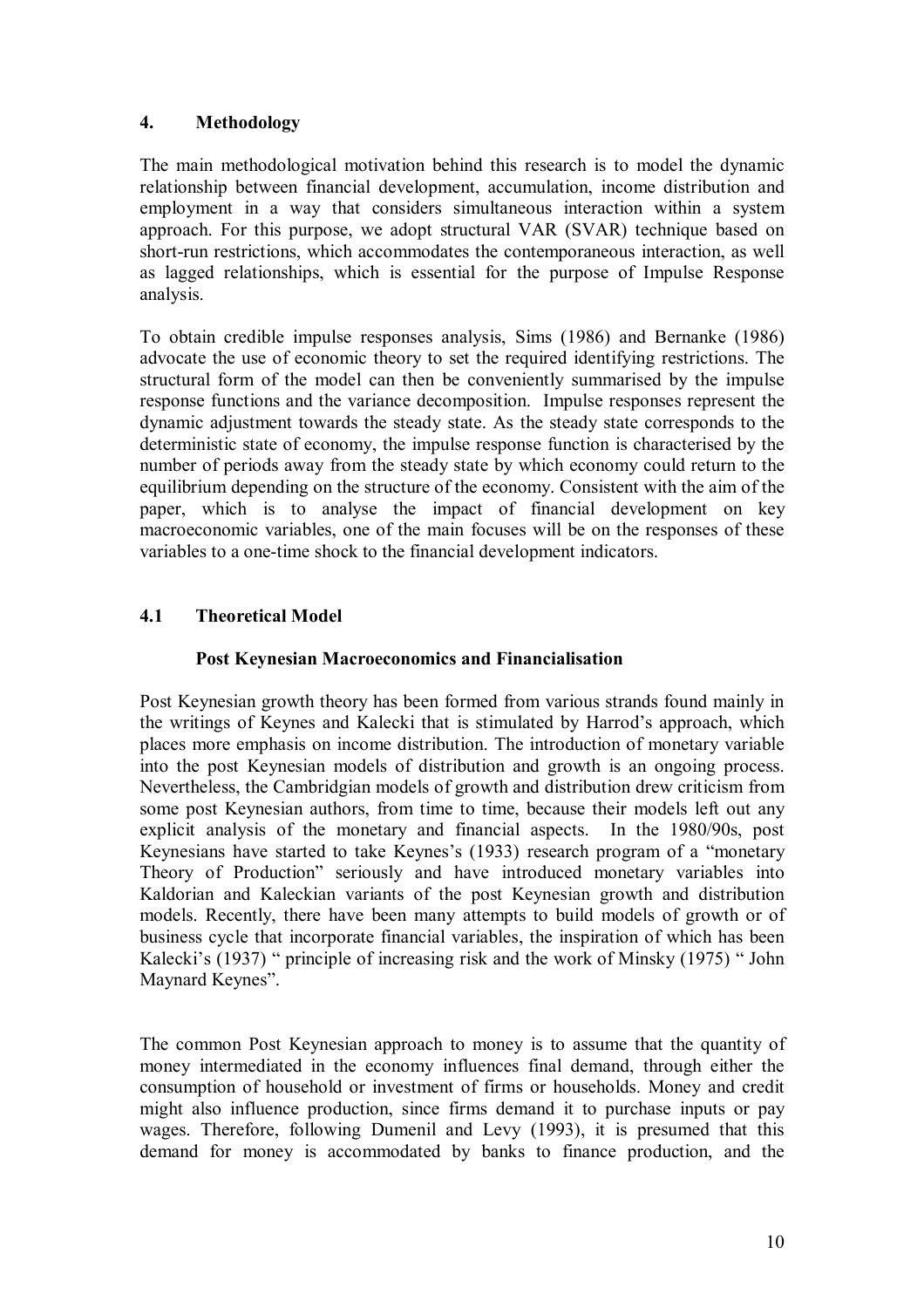indicators of financial development are treated as exogenous inputs. However the corresponding flows and stocks are not modelled in this study.

In this study, the Kaleckian model of growth and distribution will be the starting point for our analysis. For a Kaleckian model, different regimes of accumulation can be derived, ranging from the usually expected adverse effects of interest rate variations on capital accumulation, capacity utilisation and the profit rate to positive effects throughout on the equilibrium value of the system (Lavoie (1993, 1995), Hein (1999), Hein/Ochsen (2003)).

In the Kaleckian model of growth, the long run is a sequence of short run equilibria, which in turn reflects the influence of the dynamics of money and finance on the macroeconomy. This paper presumes that long term equilibrium cannot be defined independently of money and monetary variables, because monetary mechanisms are responsible for the convergence of short term equilibria to long term equilibrium.

We will proceed through the analysis of the model of aggregate demand, which has Kaleckian features in terms of accumulation, savings, and income distribution and incorporates the labour market as well as international trade. Adding financial sector development indicators as exogenous variables allows for a more realistic structure of the economy. Finally, the new improved model is used to examine the effect of increase in the volume and complexity of the financial markets on the aggregate demand behaviour of the economic units.

#### **4.2 The Empirical Model**

The model presented here, for analysing the dynamic effect of financial development, is a Kaleckian-Post Keynesian open economy model. Based on foregoing discussions, we utilise Stockhammer and Onaran (2002, and 2005) Post- Keynesian open economy model, which is augmented by a demand driven labour market, a reserve army effect, as defined in Marxian sense, and technological change. The goods market consists of behavioural functions for accumulation, savings, and net exports, which is then complemented by a distribution function, a productivity function and an unemployment function. Financial development indicators are included in the model intending to capture the exogenous influence of financial market development on accumulation, saving and productivity growth. The equations of the model are listed below:

| Accumulation |
|--------------|
|              |

$$
\text{Accumulation} \qquad g_t^i \equiv \frac{I_t}{K_t} = \alpha_0 + \alpha_1 z_{t-1} + \alpha_2 \pi_{t-1} + \alpha_3 r_t + \alpha_4 g x_{t-1} + \alpha_5 f d \tag{1}
$$

Savings  
\n
$$
g_t^s = \beta_1 z_t + \beta_2 \pi_t + \beta_3 f d
$$
 (2)  
\nIncome Distribution  $\pi_t = \gamma_0 + \gamma_1 z_t + \gamma_2 u_t + \gamma_3 g x_t$  (3)  
\nProductivity growth  $gx_t = \tau_0 + \tau_1 g_t^i + \tau_2 z_t + \tau_4 f d$  (4)  
\nNet export  $nx_t = -\delta_1 z_t + \delta_2 \pi_t$  (5)  
\nUnemployment  $u_t = n - e_1 g_t^i - e_2 \Delta z_t - e_3 \pi_t + e_4 u_{t-1} + e_5 g x_t$  (6)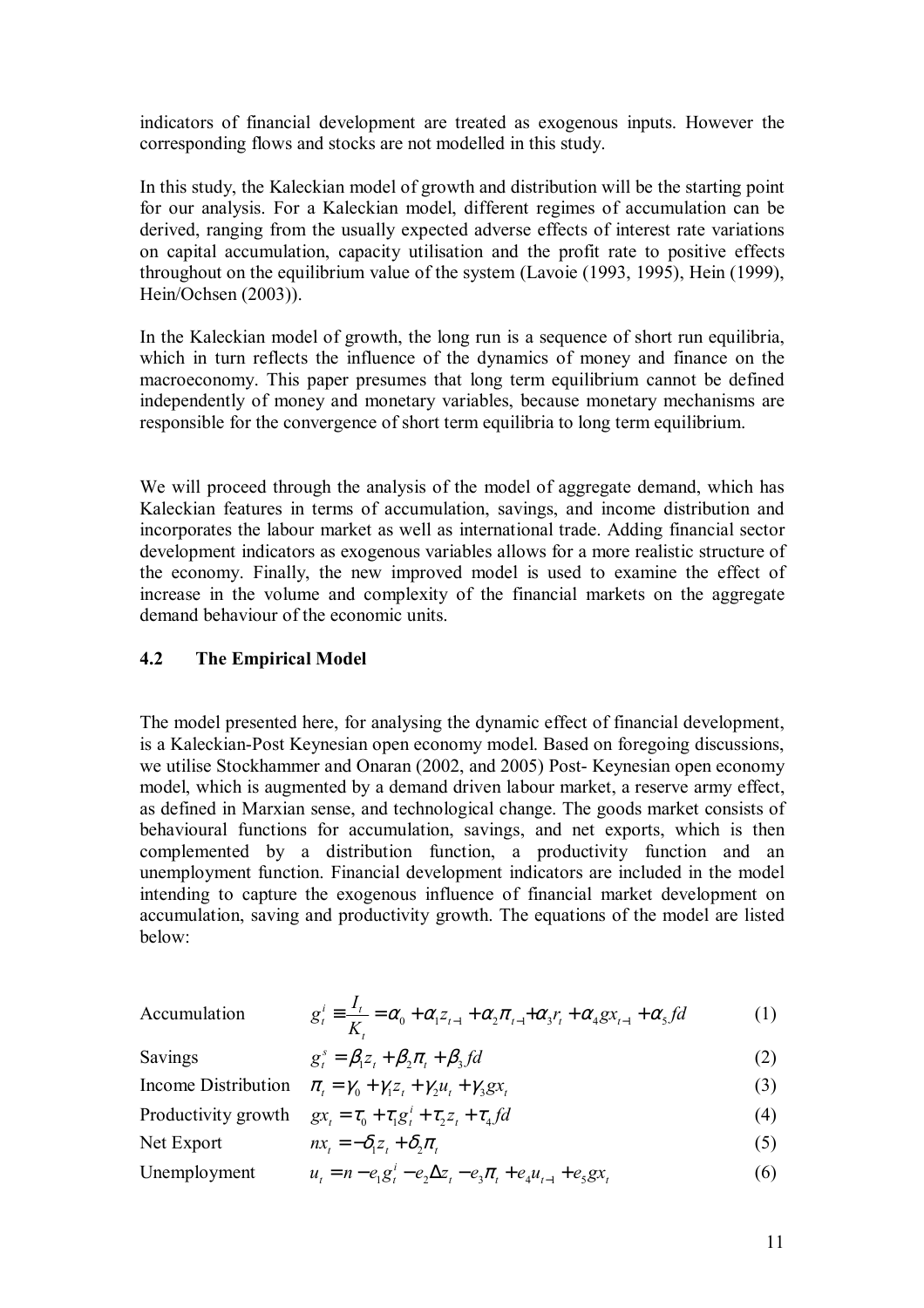Market equilibrium  $g_t^i = g_t^{stotal} = g_t^s - nx$ *stotal t*  $a_t^i = g_t^{stotal} = g_t^s - nx$ 

- $g_t^i$ *<sup>t</sup> g* : Growth of Capital stock
- $g_t^s$ *<sup>t</sup> g* : Domestic savings/ capital stock
- *z* : Capacity utilisation (capital productivity)
- $\pi$  : Profit share
- *nx* : Net export (normalised by capital Stock)
- *u* : Unemployment rate
- *gx* : Productivity Growth
- *fd* : Financial development indicator

Equation (1) represents the investment decision which is a function of expected profitability. Expectations are captured by the combination of profit share and capacity utilisation rate, which is expected to have a positive effect on investment. The impact of financial sector development is captured by exogenous indicators of financial development in the investment equation since a modern financial system can identify and fund good business opportunities, facilitates the exchange of good and services, and enables trading, hedging, and diversification of risk, all of which, promote investment.

Equation (2) models private saving behaviour, such that private domestic savings normalised by the capital stock is a positive function of profit share and capacity utilisation, which is a simple Cambridge savings function. According to the theory of financial intermediation, financial development raises the proportion of saving and influences the saving rate. Also financial markets may ease liquidity constraints on consumers by providing consumer credit that further reduces saving, and may increase the rate of return on saving and consequently boosts savings. This justifies the exogenous inclusion of financial development indicator in the savings equation. However, the final impact of financial development indicators on savings is ambiguous.

According to Kaldor (1960) and Robinson (1965, 1962), income distribution is a determinant of the level of output in the long run. Inclusion of an income distribution function provides the model with the ability to achieve equilibrium in short and long term and it is thus important in the growth process. In common with the model in Marglin and Bhaduri (1990), equation (3), which represents the supply-side of the model, makes the profit share a positive function of the rate of capacity utilization and a negative function of the rate of employment.

The model adopts a Kaldorian approach to productivity growth in Equation (4), which defines it as a function of accumulation and capacity utilisation. Exogenous technical progress is captured by the constant term. The financial development indicator is also included as an exogenous variable in the equation in line with theoretical literature on finance productivity and growth, which suggest that financial development can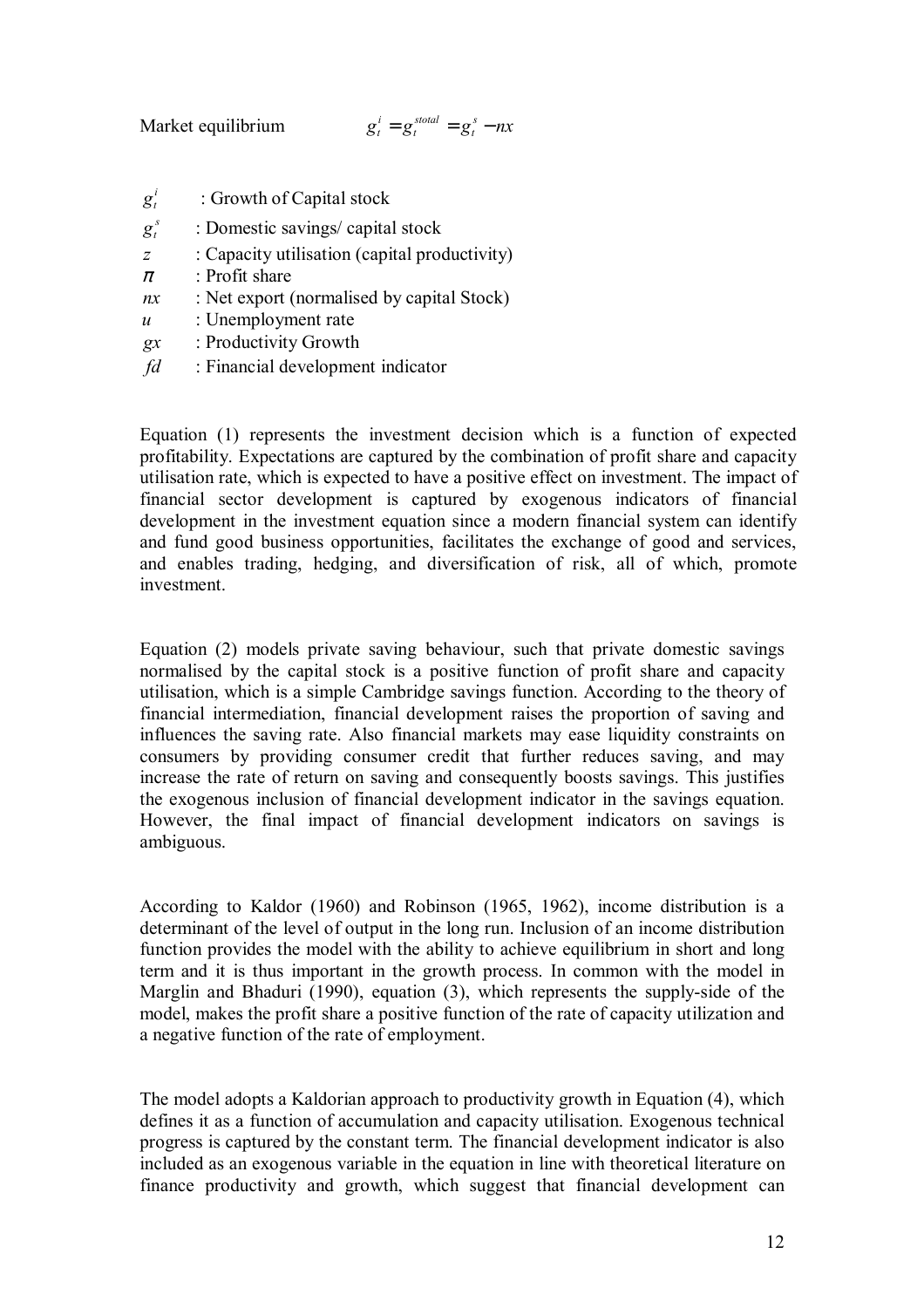enhance productivity growth in many ways, by raising capital allocation efficiency, and stimulating technological progress through providing financial support to R&D and innovation.

Equation (5) incorporates international trade into the model by defining net exports as a negative function of capacity utilisation and a positive function of the profit share at the level of domestic activity.

The labour market is described by Equation (6), which defines the change in the rate of employment as a positive function of growth of capital stock and changes in capacity utilisation, which is a variation of Okun's Law. Separating out the impact of competitiveness, it can be assumed that profit share and exports will be positively related.

## **4.3 Data Sources and the Period of Study**

The data were obtained from the various issues of the Intentional Financial Statistics (IFS-IMF), International Labour Organisation (ILO), World Bank data base and Asian development Bank (ADB) for the period of 1990Q1 to 2006 Q4 for Hong Kong and United Kingdom.

## **5. Pre-Analysis**

Pre analysis testing includes testing for Stationarity and Cointegration tests using EViews, to evaluate the characteristics of the time series more deeply and to get the pre-requisites to set up VAR model, and before to proceed to Structural VAR modelling we perform residual tests to make sure that homoscedasticity and normality conditions are not violated.

## **5.1 Data Set Characteristics**

For all endogenous and exogenous variables, we have quarterly data for the period ranging from 1990:1 to 2006:4. The Augmented Dickey Fuller Test Statistics calculated with EViews in Table 1 and 2 in appendix confirm that all data are integrated at first difference in both Hong Kong and United Kingdom. The conclusion from these tests is that from now on we will use the first differences of the variable series, which display a stochastic trend.

## **5.2 Coinetgration Analysis**

The Cointegration approach developed by Johansen (1988) is applied in this study, to allow for different degrees of integration among variables as it is better designed to estimate several coinetgration vectors. The test is applied to investigate the existence of any long run relationship between the underlying variables entered in every single equation of the model.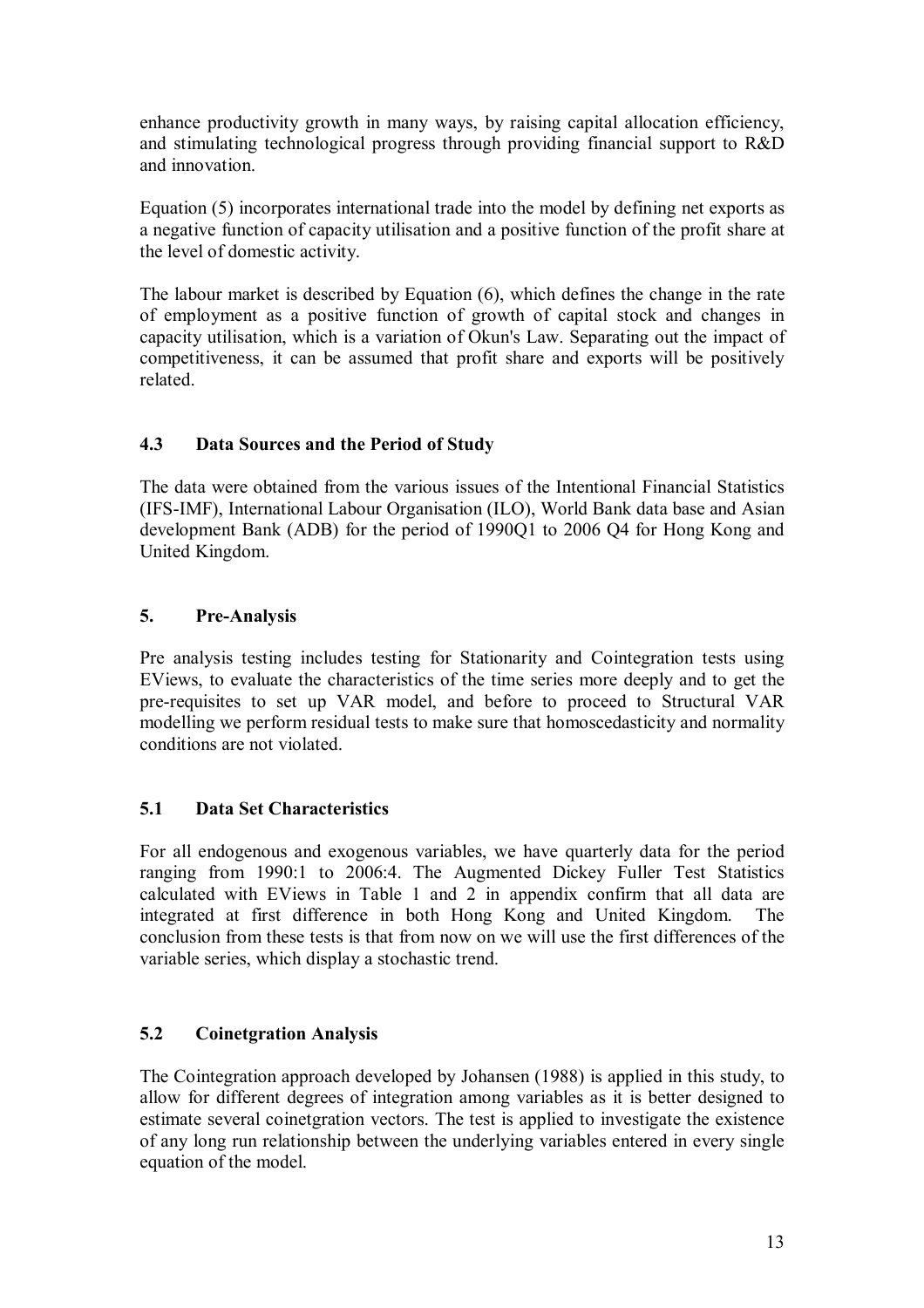The coinetgration results are shown in the appendix. This has been applied to each of variables of each equation separately, and the values of both eignevalue and Trace statistics indicate the null hypothesis of no cointegrating vector can be rejected in almost all the cases. Thus the results confirm the existence of long-run relationships among the variables included in the model specification.

#### **5.3 Residual Tests**

In this section we would subject our single equations to a set of diagnostic tests. The following table has summarised the result of applied tests in the residuals.

| <b>Residual tests results</b> |                          |                    |             |  |  |  |  |  |
|-------------------------------|--------------------------|--------------------|-------------|--|--|--|--|--|
| <b>INVESTMENT</b>             | <b>Statistics</b>        | <b>Probability</b> | Probability |  |  |  |  |  |
|                               |                          | (Hong Kong)        | (UK)        |  |  |  |  |  |
| Normality                     | $J-B$                    | 0.953              | 0.059       |  |  |  |  |  |
| Serial Correlation            | B&G Obs $R^2$            | 0.279              | 0.571       |  |  |  |  |  |
| <b>ARCH</b>                   | Obs $\mathbb{R}^2$       | 0.198              | 0.881       |  |  |  |  |  |
| White                         | Obs $R^2$                | 0.826              | 0.949       |  |  |  |  |  |
| Hetroscedasticity             |                          |                    |             |  |  |  |  |  |
| <b>SAVINGS</b>                |                          |                    |             |  |  |  |  |  |
| Normality                     | $J-B$                    | 0.901              | 0.588       |  |  |  |  |  |
| Serial Correlation            | $B&G$ Obs R <sup>2</sup> | 0.853              | 0.181       |  |  |  |  |  |
| <b>ARCH</b>                   | Obs $R^2$                | 0.211              | 0.419       |  |  |  |  |  |
| White                         | Obs $R^2$                | 0.362              | 0.306       |  |  |  |  |  |
| Hetroscedasticity             |                          |                    |             |  |  |  |  |  |
| <b>INCOME DIST.</b>           |                          |                    |             |  |  |  |  |  |
| Normality                     | $J-B$                    | 0.605              | 0.023       |  |  |  |  |  |
| Serial Correlation            | B&G Obs $R^2$            | 0.992              | 0.490       |  |  |  |  |  |
| <b>ARCH</b>                   | Obs $\mathbf{R}^{\,2}$   | 0.147              | 0.374       |  |  |  |  |  |
| White                         | Obs $R^2$                | 0.435              | 0.695       |  |  |  |  |  |
| Hetroscedasticity             |                          |                    |             |  |  |  |  |  |
| <b>PRIDUCTIVITY</b>           |                          |                    |             |  |  |  |  |  |
| Normality                     | $J-B$                    | 0.345              | 0.802       |  |  |  |  |  |
| Serial Correlation            | B&G Obs $R^2$            | 0.122              | 0.643       |  |  |  |  |  |
| <b>ARCH</b>                   | Obs $R^2$                | 0.301              | 0.242       |  |  |  |  |  |
| White                         | Obs $R^2$                | 0.666              | 0.491       |  |  |  |  |  |
| Hetroscedasticity             |                          |                    |             |  |  |  |  |  |
| <b>NET EXPORT</b>             |                          |                    |             |  |  |  |  |  |
| Normality                     | $J-B$                    | 0.596              | 0.931       |  |  |  |  |  |
| Serial Correlation            | $B&G$ Obs R <sup>2</sup> | 0.645              | 0.000       |  |  |  |  |  |
| <b>ARCH</b>                   | Obs $R^2$                | 0.552              | 0.468       |  |  |  |  |  |
| White                         | Obs $R^2$                | 0.976              | 0.647       |  |  |  |  |  |
| Hetroscedasticity             |                          |                    |             |  |  |  |  |  |
| <b>EMPLOYMENT</b>             |                          |                    |             |  |  |  |  |  |
| Normality                     | $J-B$                    | 0.502              | 0.871       |  |  |  |  |  |
| Serial Correlation            | Obs $R^2$<br>B&G         | 0.167              | 0.000       |  |  |  |  |  |
| <b>ARCH</b>                   | Obs $\mathbf{R}^2$       | 0.822              | 0.008       |  |  |  |  |  |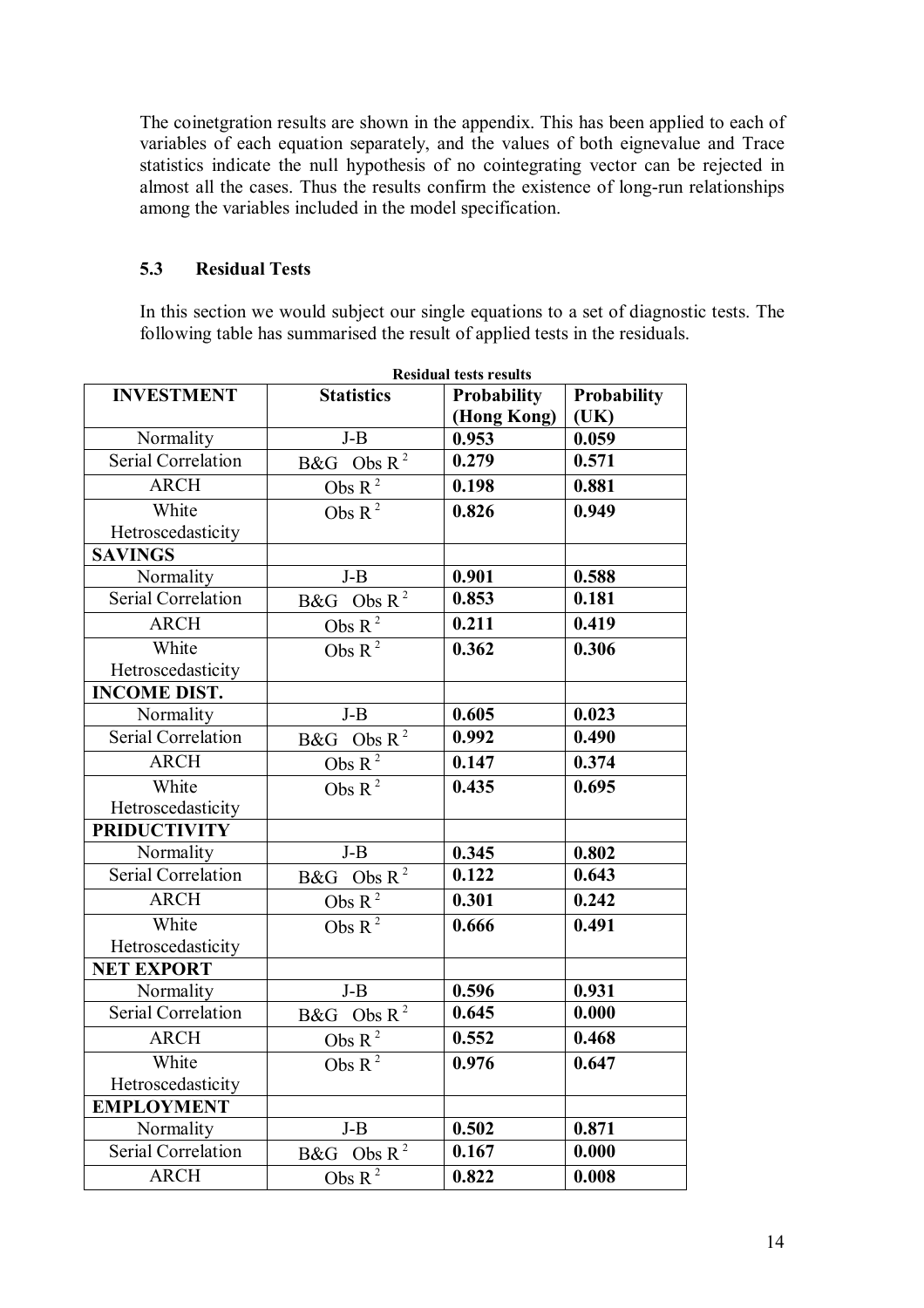| White             | $\mathbf{r}$<br>$_{\rm Obs}$ | 0.568 | 0.014 |
|-------------------|------------------------------|-------|-------|
| Hetroscedasticity |                              |       |       |

As observed from the table, the Jarque-Bera test reveals that the residuals are normally distributed in five out of six equations in the case of UK and the Normality condition holds in all equations in the case of Hong Kong. Based on computed Breusch-Godfrey serial correlation LM test we can not reject the null of zero autocorrelation except for the equation net export and employment for the UK. Application of ARCH LM test, introduced by Engle (1982) proves that there is no evidence of homoscedastic errors in favour of ARCH residuals; the only exception is employment equation for UK. This particular specification of Heteroscedasticity was motivated by the observation that in many financial time series, the magnitude of residuals appeared to be related to the magnitude of recent residuals.

White Heteroscedasticity statistics is a general test for model misspecification, since the null hypothesis underlying the test assumes that the errors are both homoscedastic and independent of the regressors, and that the linear specification of the model is correct. Failure of any one of these conditions could lead to a significant test statistic. Conversely, a non-significant test statistic implies that none of the three conditions is violated. The result of White test in our model is satisfactory in terms of specification; again the only exception is employment equation for UK.

## **5.4 SVAR estimation and results**

In this section we present the SVAR identification and estimation results, and then analyse the impulse response function for the period of 1990:Q1 to 2006:Q1. In order to be able to plot impulse response functions based on the orthogonal Shocks, we must find the structural form errors. The recursiveness approach gives us a lower triangular Matrix. This means that the ordering of variables plays a crucial role, and they must enter the model based on the post- Keynesian theoretical priors. A lower triangular Matrix restricts the first variable to be contemporaneously independent of all other variables, whereas the last variable is allowed to be influenced contemporaneously by all other variables.

The ordering given in the problem set and which we used throughout this paper is the vector:

 $Y'_i = (INV_{i, SAV_{i, DISTRIBUTION_{i, NX_i, PRODUCTIVITY_{i, EMP_i}})$ 

With this ordering, we assume that investment is the variable which can be influenced directly. Employment is put last because we consider that employment as determined endogenously depending on investment, productivity growth, and income distribution. Having defined the ordering, and since we are interested in investigating the impulse responses to financial development indicator shocks. Initially, we introduce these indicators into SVAR model endogenously and then proceed to perform Block exogeneity tests to indicate which one of these financial development indicators are actually endogenous in Hong Kong and UK's economy. If it is found that one or some of the financial variables are exogenous then they will be removed from SVAR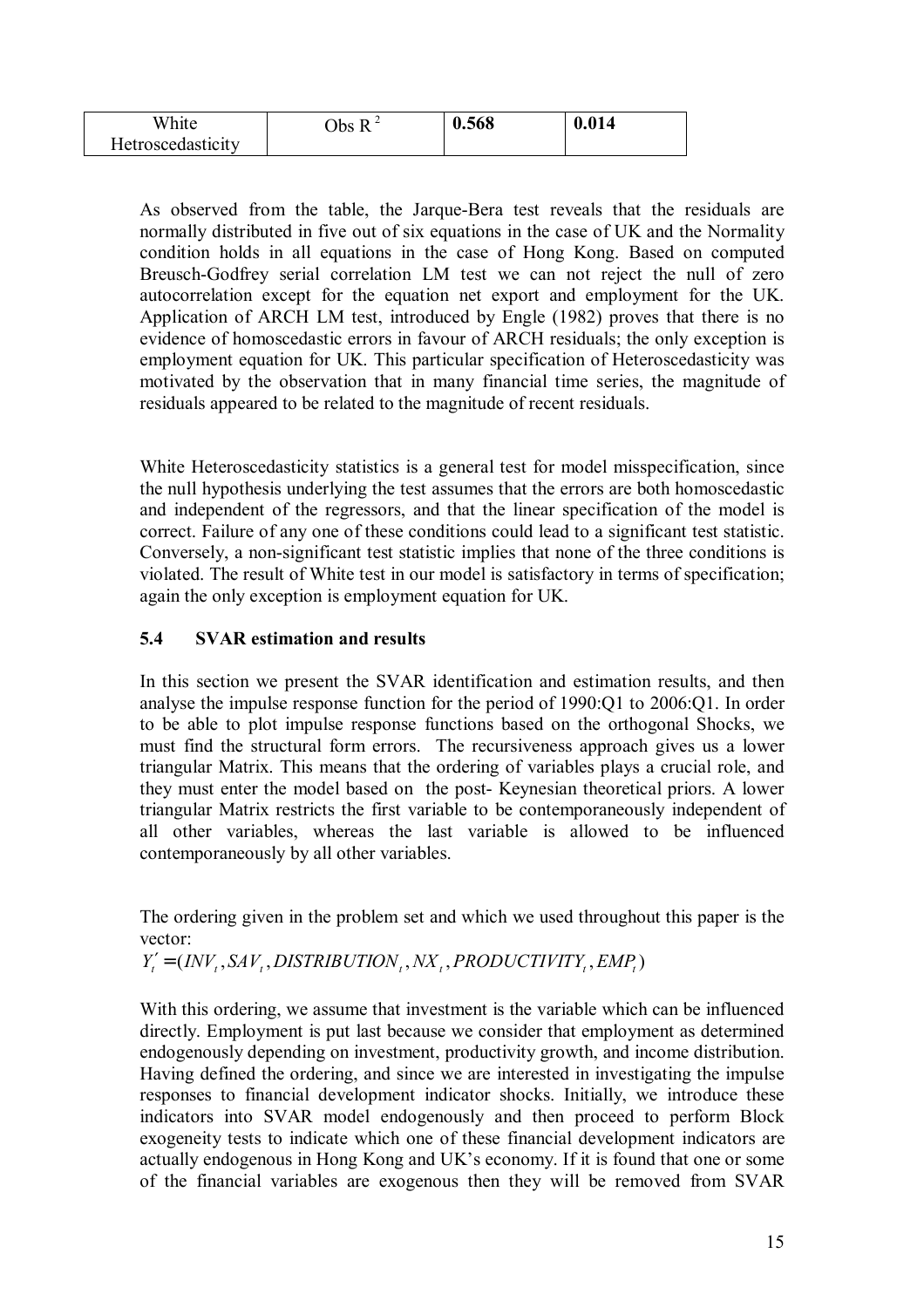modelling and will be treated exogenously, and this means we will not be able to impose shocks to those exogenous indicators. Therefore our equation becomes:

 $Y'_i = (INV'_i, SAV'_i, DISTRIBUTION_i, NX'_i, PRODUCTIVITY_i, EMP_i, DOMESTICCRD_i, MR_i, CAPITALI_i$ 

Where DOEMSTICCRD is indicator domestic credit, MR is monetisation ratio and CAPITALI is stock market capitalisation. We are able to write the system in structural VAR representation, which allows us to plot impulse response functions for shocks of structural form, as following:

$$
B_0 y_t = a + bt + B_1 y_{t-1} + B_2 y_{t-2} + \dots + B_9 y_{t-9} + u_t \qquad u_t \approx i i n (0,1)
$$

Here  $u_t$  are the structural shocks that are serially uncorrelated and have an orthonormal variance-covariance matrix. These unobservable structural shocks are related to the observable reduced form residuals by the following relation;

$$
e_t=B_0^{-1}u_t,
$$

Where  $B_0$  is the (k \ k) matrix of coefficients. Multiplication with  $B_0^{-1}$  leads to the VAR representation:

$$
y_t = \alpha + \beta t + A_1 y_{t-1} + A_2 y_{t-2} + \dots + A_9 y_{t-9} + B_0^{-1} u_t
$$
  
Where 
$$
A_i = B_0^{-1} B_i
$$

There are several ways of specifying the restrictions to achieve identification of the structural parameters. A popular and straightforward method is to orthogonalise reduce form errors by Choleski decomposition as originally applied by Sims (1980). The restrictions can be based on long run considerations or contemporaneous effects. Following the argument of Faust and Leeper (1997) we do not impose long run restrictions in order to avoid serious misspecification problems.

#### **SVAR Model, before testing for Block Exogeneity**

| $\,1\,$                          | $\boldsymbol{0}$ | $\boldsymbol{0}$                 | $\boldsymbol{0}$                          | $\boldsymbol{0}$                 | $\boldsymbol{0}$                    | $\boldsymbol{0}$                          | $\boldsymbol{0}$ | 0                     |   | $e_\textit{INV}$                            |  |
|----------------------------------|------------------|----------------------------------|-------------------------------------------|----------------------------------|-------------------------------------|-------------------------------------------|------------------|-----------------------|---|---------------------------------------------|--|
| $\alpha_{_{21}}$                 | $\mathbf{1}$     | $\boldsymbol{0}$                 | $\boldsymbol{0}$                          | $\boldsymbol{0}$                 | $\boldsymbol{0}$                    | $\boldsymbol{0}$                          | $\boldsymbol{0}$ | $\boldsymbol{0}$      |   | $e_{\scriptscriptstyle\mathit{SAV}}$        |  |
| $\alpha_{31}$                    | $\alpha_{_{32}}$ | 1                                | $\boldsymbol{0}$                          | $\boldsymbol{0}$                 | $\boldsymbol{0}$                    | $\boldsymbol{0}$                          | $\boldsymbol{0}$ | $\boldsymbol{0}$      |   | $e_\pi$                                     |  |
| $\alpha_{_{41}}$                 | $\alpha_{_{42}}$ | $\alpha$ <sub>43</sub>           | 1                                         | $\boldsymbol{0}$                 | $\boldsymbol{0}$                    | $\boldsymbol{0}$                          | $\boldsymbol{0}$ | X<br>$\boldsymbol{0}$ |   | $e_\mathit{PROD}$                           |  |
| $\alpha_{\scriptscriptstyle 51}$ | $\alpha_{52}$    | $\alpha_{53}$                    | $\alpha_{\scriptscriptstyle 54}$          | 1                                | $\boldsymbol{0}$                    | $\boldsymbol{0}$                          | $\boldsymbol{0}$ | $\boldsymbol{0}$      |   | $e_{_{\it NN}}$                             |  |
| $\alpha_{_{61}}$                 | $\alpha_{_{62}}$ | $\alpha_{_{63}}$                 | $\alpha_{_{64}}$                          | $\alpha_{\scriptscriptstyle 65}$ | $\mathbf{1}$                        | $\boldsymbol{0}$                          | $\boldsymbol{0}$ | $\boldsymbol{0}$      |   | $e_{\it UNEMP}$                             |  |
| $\alpha_{\frac{71}{2}}$          | $\alpha_{72}$    | $\alpha_{\frac{73}{2}}$          | $\alpha_{\frac{74}{2}}$                   | $\alpha$ <sub>75</sub>           | $\alpha_{\atop 76}$                 | 1                                         | $\boldsymbol{0}$ | $\boldsymbol{0}$      |   | $e_{\it CREDIT}$                            |  |
| $\alpha_{\, {\rm s} {\rm 1}}$    | $\alpha_{_{82}}$ | $\alpha_{_{83}}$                 | $\alpha_{\hbox{\tiny 84}}$                | $\alpha_{_{85}}$                 | $\alpha_{_{86}}$                    | $\alpha_{s7}$                             | 1                | $\boldsymbol{0}$      |   | $e$ $_{Monetisati \ \ on}$                  |  |
| $\alpha_{\scriptscriptstyle 91}$ | $\alpha_{92}$    | $\alpha_{93}$                    | $\alpha_{_{94}}$                          | $\alpha$ $_{95}$                 | $\alpha_{\scriptscriptstyle 96}$    | $\alpha$ $_{97}$                          | $\alpha$ $_{98}$ | 1                     |   | $e_{\mathit{Capitalisa}}$<br>tion           |  |
|                                  |                  |                                  |                                           |                                  |                                     |                                           |                  |                       |   |                                             |  |
|                                  |                  |                                  |                                           |                                  |                                     |                                           |                  |                       |   |                                             |  |
|                                  |                  |                                  |                                           |                                  |                                     |                                           |                  |                       |   |                                             |  |
| $\beta_{11}$                     | $\boldsymbol{0}$ | $\boldsymbol{0}$                 | $\boldsymbol{0}$                          | $\boldsymbol{0}$                 | $\boldsymbol{0}$                    | $\boldsymbol{0}$                          | $\boldsymbol{0}$ | $\boldsymbol{0}$      |   | $u_{\textit{\text{INV}}}$                   |  |
| $\boldsymbol{0}$                 | $\beta_{22}$     | $\boldsymbol{0}$                 | $\boldsymbol{0}$                          | $\boldsymbol{0}$                 | $\boldsymbol{0}$                    | $\boldsymbol{0}$                          | $\boldsymbol{0}$ | $\boldsymbol{0}$      |   | $u_{\, \, \mathrm SM}$                      |  |
| $\boldsymbol{0}$                 | $\boldsymbol{0}$ |                                  | $\boldsymbol{0}$                          | $\boldsymbol{0}$                 | $\boldsymbol{0}$                    | $\boldsymbol{0}$                          | $\boldsymbol{0}$ | $\boldsymbol{0}$      |   | $u_{\pi}$                                   |  |
| $\boldsymbol{0}$                 | $\boldsymbol{0}$ | $\beta_{33}$<br>$\boldsymbol{0}$ |                                           | $\boldsymbol{0}$                 | $\boldsymbol{0}$                    | $\boldsymbol{0}$                          | $\boldsymbol{0}$ | $\boldsymbol{0}$      | × | $\boldsymbol{u}$ $_{PROD}$                  |  |
| $\boldsymbol{0}$                 | $\boldsymbol{0}$ | $\boldsymbol{0}$                 | $\beta$ <sub>44</sub><br>$\boldsymbol{0}$ |                                  | $\boldsymbol{0}$                    | $\boldsymbol{0}$                          | $\boldsymbol{0}$ | $\boldsymbol{0}$      |   | $\boldsymbol{u}_{\mathit{N\!X}}$            |  |
| $\boldsymbol{0}$                 | $\boldsymbol{0}$ | $\boldsymbol{0}$                 | $\boldsymbol{0}$                          | $\beta_{55}$<br>$\boldsymbol{0}$ |                                     | $\boldsymbol{0}$                          | $\boldsymbol{0}$ | $\boldsymbol{0}$      |   | $\boldsymbol{\mathcal{U}}_{\textit{UNEMP}}$ |  |
| $\boldsymbol{0}$                 | $\boldsymbol{0}$ | $\boldsymbol{0}$                 | $\boldsymbol{0}$                          | $\boldsymbol{0}$                 | $\beta$ $_{66}$<br>$\boldsymbol{0}$ |                                           | $\boldsymbol{0}$ | $\boldsymbol{0}$      |   | $\boldsymbol{u}$ $_{\textit{CREDIT}}$       |  |
| $\mathbf{0}$                     | $\boldsymbol{0}$ | $\boldsymbol{0}$                 | $\boldsymbol{0}$                          | $\boldsymbol{0}$                 | $\boldsymbol{0}$                    | $\beta$ <sub>77</sub><br>$\boldsymbol{0}$ | $\beta_{\,88}$   | $\boldsymbol{0}$      |   | $u$ <sub>Monetisati</sub><br>on             |  |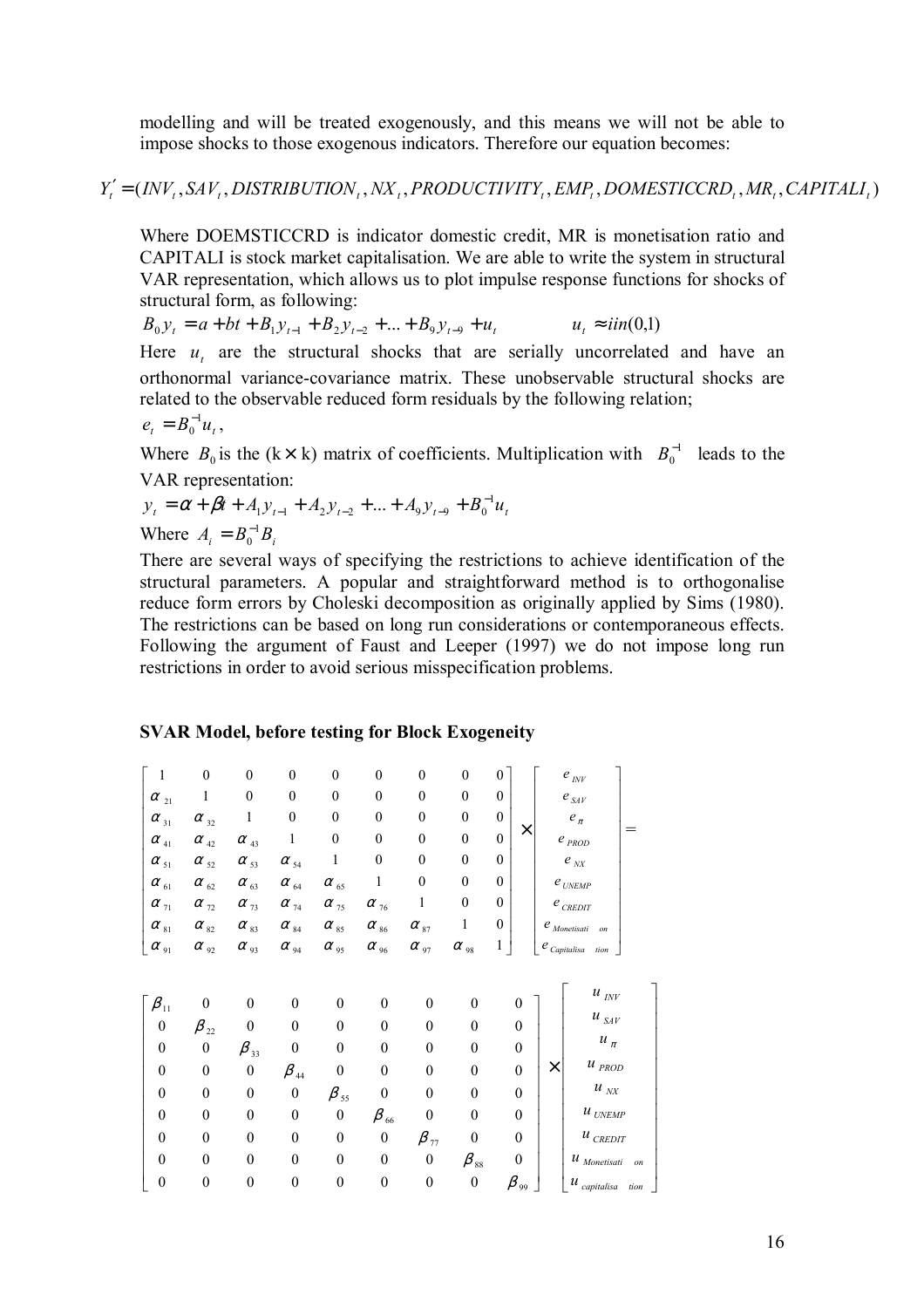After estimating VAR lag, and testing Blok exogeneity, it is observed that among our three Financial Development indicators, only Stock Market capitalisation seem to reject the hypothesis of exogeneity, and exogeneity assumption is violated in terms of Monetisation ratio and Domestic Credit for United Kingdom therefore according to proposition we took, only Stock Market Capitalisation will be an endogenous variable in SVAR, which later on will be shocked for further investigation. The estimated SVAR with application of Choleski decomposition to the SVAR specification is presented below for United Kingdom and Hong Kong.

#### **United Kingdome Estimated Matrix A**

| $-0.811$ |                                                                               | 0 |  |  |
|----------|-------------------------------------------------------------------------------|---|--|--|
| 0.728    | 0.189                                                                         |   |  |  |
|          | $421.76$ $16.37$ $-22.20$                                                     |   |  |  |
|          | $-2.49 -0.03$ 0.016 0.002                                                     |   |  |  |
|          | $-0.19$ $-0.285$ $-0.113$ 0.0008 0.118                                        |   |  |  |
|          | $\begin{bmatrix} 66.73 & -16.95 & -4.46 & 0.026 & 2.60 & 36.94 \end{bmatrix}$ |   |  |  |

#### **United Kingdome Estimated Matrix B**

| $\lceil 0.0012 \rceil$ | $\boldsymbol{0}$ |        |          |          |               |          |
|------------------------|------------------|--------|----------|----------|---------------|----------|
| 0                      | 0.007            | 0      | $\theta$ |          | 0             |          |
| 0                      | 0                | 0.0065 | 0        |          | $\mathcal{O}$ |          |
| 0                      |                  | 0      | 1.22     | 0        | 0             |          |
| 0                      | $\theta$         | 0      | $_{0}$   | 0.005    | 0             |          |
| 0                      |                  | 0      | $_{0}$   | $\theta$ | 0.0018        | $\theta$ |
|                        |                  |        | 0        |          | $\theta$      | 0.147    |

In the case of Hong Kong Block exogeneity assumption is violated in terms of Stock market Capitalisation, and therefore, this indicator of financial development will be removed from Structural VAR.

#### **Hong Kong Estimated Matrix A**

| 0.02 |                                                | 0 |          | 0             | 0            |          | 0 |
|------|------------------------------------------------|---|----------|---------------|--------------|----------|---|
| 0.13 | $-2.14$                                        |   | $\theta$ | $\Omega$      | 0            | 0        | 0 |
| 5.19 | $30.78 - 0.14$ 1                               |   |          | $\Omega$      | 0            | $\Omega$ | 0 |
|      | $283 - 113.18$ 53.37 0.28                      |   |          | $\frac{1}{2}$ | $\theta$     | $\Omega$ | 0 |
|      | $-17.24$ 3.62 $-7.96$ 0.03 $-0.06$             |   |          |               | $\mathbf{1}$ | 0        | 0 |
|      | $-1.91 -1.55$ 0.80 0.04 0.005 $-0.05$          |   |          |               |              |          | 0 |
|      | $1.68$ $-7.27$ $-0.23$ 0.04 0.008 0.03 $-0.03$ |   |          |               |              |          |   |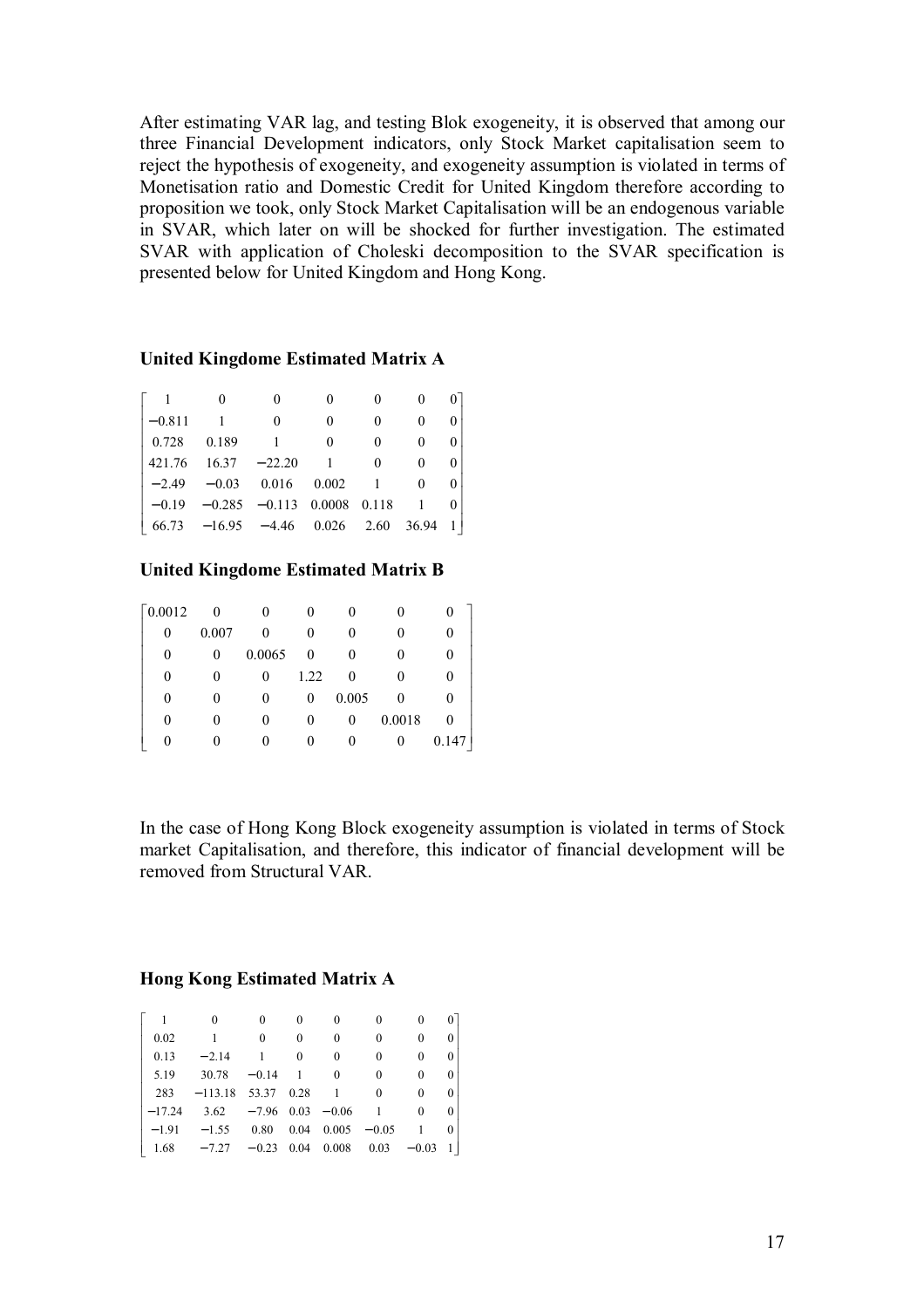#### **Hong Kong Estimated Matrix B**

| $\lceil 0.013 \rceil$ |          |       |      |      | 0    |      | 0        |
|-----------------------|----------|-------|------|------|------|------|----------|
| 0                     | 0.008    |       |      | 0    | 0    |      | $\theta$ |
| 0                     | $\theta$ | 0.025 | 0    | 0    | 0    |      | 0        |
| 0                     | 0        | 0     | 0.88 | 0    | 0    |      | $_{0}$   |
|                       |          |       | 0    | 4.41 | 0    |      | 0        |
|                       |          |       | 0    | 0    | 0.89 | 0    | 0        |
|                       |          |       |      | 0    | 0    | 0.16 | 0        |
|                       |          |       |      | 0    | 0    | 0    | 0.17     |

The results of SVAR, presented above allow concluding that the post Keynesian model seems to perform well and in line with theoretical model. The results indicate that a higher level of investment significantly boosts the volume of export which is in line with out theoretical macroeconomic model. Investment and productivity growth are significantly interrelated as theory predicts.

The interaction between investment and unemployment is negative as expected. The positive and significant interaction between investment and income distribution implies that higher rate of accumulation is accompanied with higher share of profit, suggesting that the regime of accumulation in Hong Kong and UK is profit led.

#### **5.5 Impulse Response Function Results**

Impulse response functions enables us to analyse reactions of the whole system to shocks (structural or reduced form shocks). The result of impulse response analysis is presented in Figures 1,2 and 3. Each graph includes a point estimation of impulse response functions as well as lower and upper bounds for a 95% confidence interval. The solid line portrays the macroeconomic variables changes in response to a standard deviation of one whereas the dotted lines represent the 95% error bands.

Given the focus of this study, the impulse response functions are scaled by the initial impact of a one standard error financial development indicators' shock on the responding variables Investment, Saving and Productivity Growth according to the theory. The speed of adjustment after a structural shock is measured by the number of periods before the impulse-response functions cross the zero line. The sizes of shocks applied to SVAR system in this study measured as one-standard deviation shock of the structural error.

Since Monetisation Ratio is identified exogenous variable in Block Exogeneity Test, therefore this indicator of financial development has not entered the Structural VAR model neither for the case of Hong Kong nor United Kingdom.

Figure 1 presents the impulse responses for orthogonal shocks to Domestic Credit in Hong Kong. The size of the raw shock in Domestic Credit on Productivity Growth tends to be consistent up to 10 quarters in Hong Kong and then starts to disappear. A positive domestic credit shock increases investment significantly for 3 quarters, while at the same time decreases the savings up to 4 quarters, where the effect crosses zero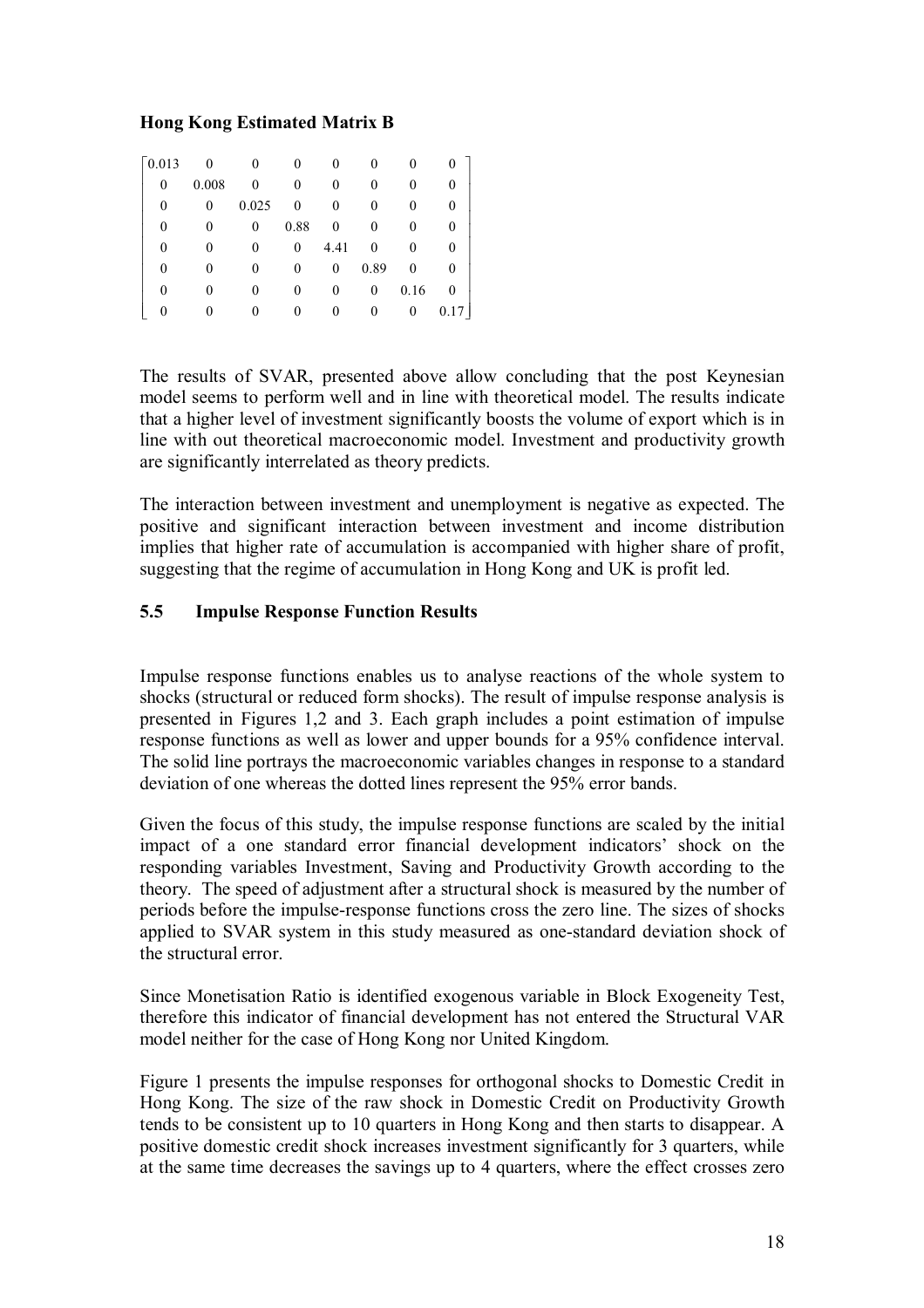and declines again immediately for another 2 quarters . The impact of this shock on savings seems to disappear after 7 quarters. The interpretation for this negative shift in savings due to more accessibility to Domestic credit is plausible, since firms and household have more access to credit they may tend to increase their level of consumption and expenditure instead of save.

Figure 2 shows the impulse response to orthogonal shocks to the Stock market Capitalisation ratio for the period of 20 quarters ahead. A positive shock to Stock Market Capitalisation appear to have an expected and interesting positive impact on Investment, savings as well as Productivity Growth in Hong Kong , which this increase almost lasts for up to 5 quarters. The impact of stock market capitalisation shock seems to disappear after 10 quarters for Investment and savings. The impact on investment over all is positive and this could be interpreted that financial sector capitalisation is tightly involved with investment projects in the real sector in the case of Honk Kong.

Figure 3 presents the impulse response to orthogonal shocks to the Stock market capitalisation in United Kingdom, which is the only endogenous indicator of financial development according to Block Exogeneity test in this study, for the period of 20 quarters ahead. As it is easily observed a positive shock to the capitalisation of the stock market in United Kingdom, creates an immediate increase in the level of investment and productivity growth for up to 3 quarters, which accompanies with a decline in the level of savings for the first 3 quarters. This decrease in the saving level is expected since if the capitalisation of the stock market increases, that means the market turn over must have been higher comparatively with initial stage, therefore firms and households start investing into the stock market instead of saving into the banking system.

According to the results obtained from figure 2 and 3, it is interpreted that the simple average of the speed of adjustment for the responses to the structural shocks of financial development indicators on macroeconomic indicators in Hong Kong is higher than United Kingdom, and the financial sector development shock has longerlived impact upon the macroeconomic variables in the United Kingdom and seems to be more persistent. The implication is that Hong Kong economy appears as more resilient than the United Kingdom. Figure 3 indicates that stock market capitalisation impacts hugely and positively on the productivity growth for up to 4 quarters. This is in line with the modern growth theory of financial intermediation, which argues that financial development increases productivity and therefore enhances economic growth.

An innovation to stock market capitalisation seems to have a positive impact on Investment both in Hong Kong and UK. However, the positive impact seems stronger in Hong Kong. The response of productivity growth to this innovation is strong and positive at least for the first 3 quarter in the UK, and in the case of Hong Kong the response is strong and positive after an immediate decline in productivity growth for 1 quarter only. It appears from figures 1 and 2, that financial development in Hong Kong strongly declines unemployment in the labour market.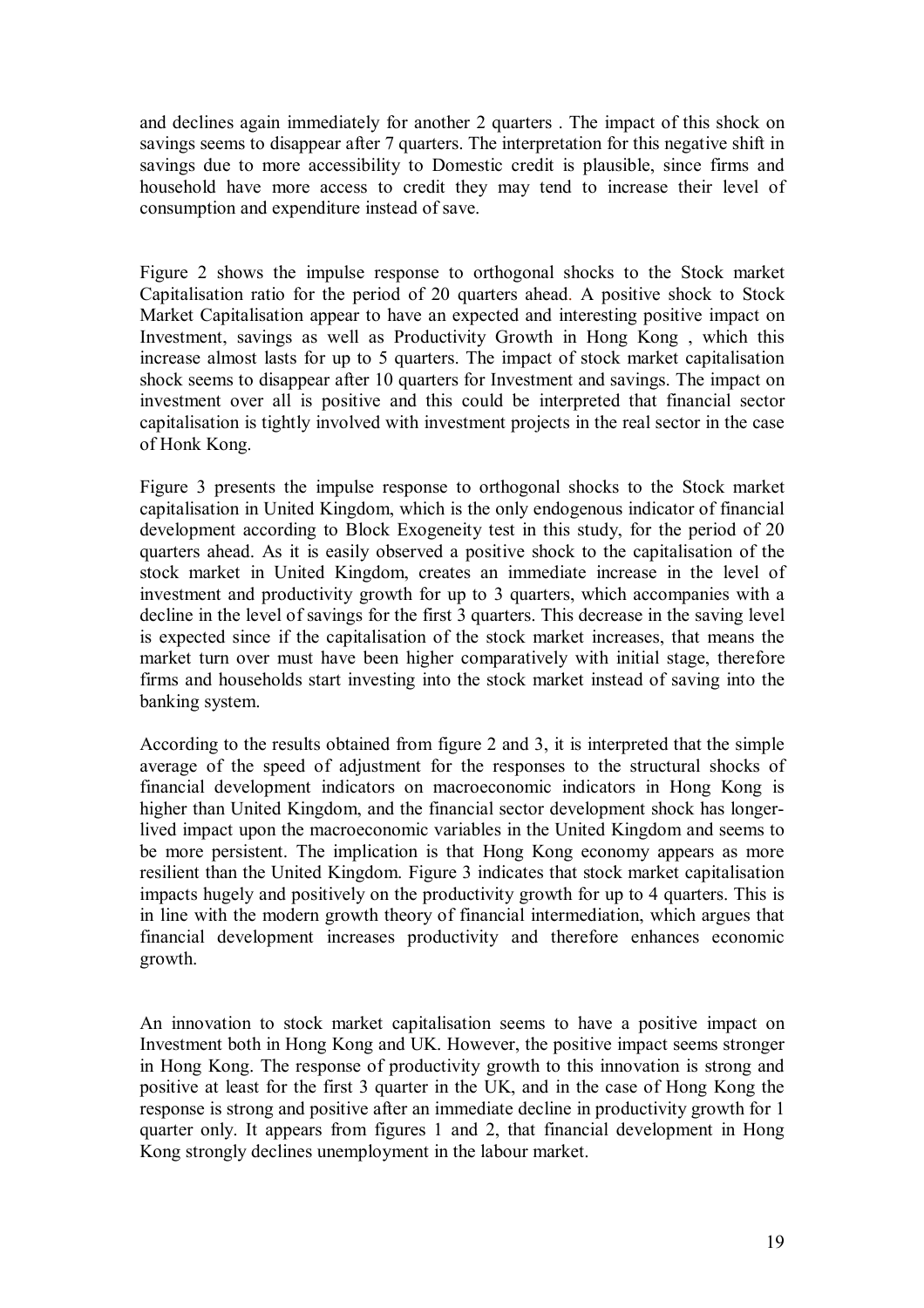#### **6. Conclusion**

The analysis in this paper is predicted on a view that the theory of financial development must be combined with the Post Keynesian assumptions of economic growth. This objective emerges from a belief that financial sector has been extensively neglected by post Keynesian studies. At the same time, very large numbers of empirical heterodox studies have confirmed the positive and strong relationship between financial sector development and economic growth. Therefore, this study has integrated the theory of financial intermediation, in which lies on the assumption that financial development promotes economic growth through the channels of Investment, Saving and Productivity Growth, with a Post Keynesian-Kaleckian approach to economic growth.

The particular Kaleckian- Post Keynesian dynamic macroeconomic model adopted in this study is taken from Stockhammer and Onaran (2003). The model was estimated using Structural VAR methods in order to identify dynamic responses of Hong Kong and United Kingdom's economies to financial sector development shocks. Block exogeneity test was applied in order to identify exogeneity of financial development variables before the decision is made on their inclusion in the final SVAR model. Finally, financial sector shocks were simulated and presented in the form of impulse response functions.

Structural VAR estimation results confirm the basic Keynesian theory: employment requires high aggregate demand, which needs high net investment, high investment, in turn, signifies rapid growth and expands goods market, and good's market demands determines labour market outcome. The findings also suggest that productivity growth does play an important role in promoting economic growth.

The results support the Keynesian theory of endogeneity of money, since the Monetisation Ratio, M2/GDP, has not been found to be exogenous indicator in the VAR model neither in the UK nor in Hong Kong. For many rasons, the widely used *M2/GDP is* not a trustworthy indicator of financial development, as it fluctuates enormously over time as well as across countries. Also this indicator responds excessively to any changes in monetary policy. Domestic Credit was found to be endogenous in SVAR model in the case of Hong Kong only, and following the results of block exogeneity test Stock Market Capitalisation was treated as endogenous variable in SVAR both in the UK and Hong Kong.

The study provides evidence that financial development may exercise a positive influence on economic growth in financially developed (e.g. UK) and fast developing (Hong Kong) countries, both in the short- and long- run. The results can be used to inform policy makers and economic forecasters how macroeconomic variables such as accumulation, savings and productivity growth respond over time to changes in banking system policies and regulation in terms of availability of credits, and stock market rules and regulations in terms of capitalisation of the market. According to the results, enforcing the creditors and investors' right will be recommended to create a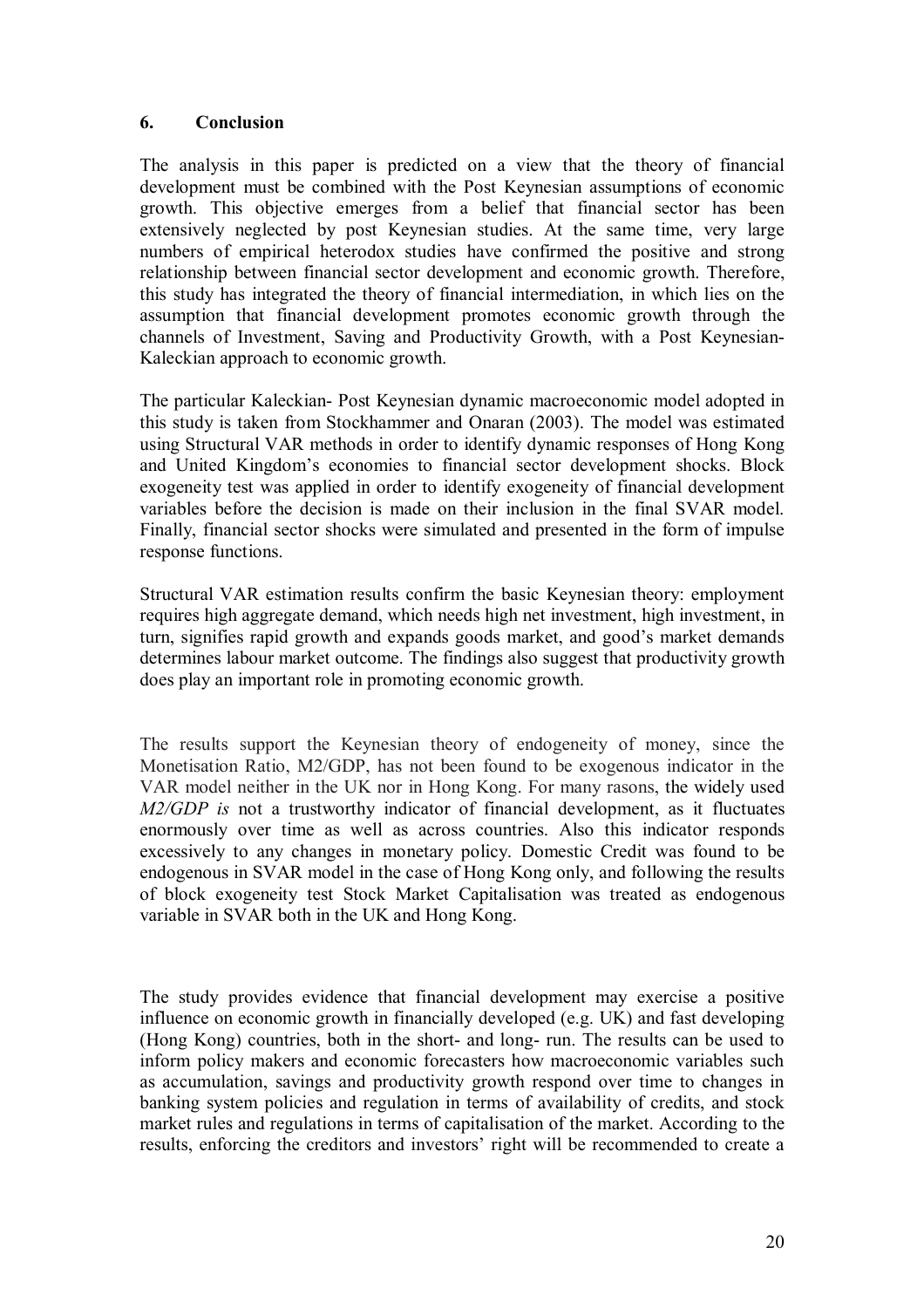motivating environment, in which banking system and stock market stimulate domestic investment and promote economic growth.

Given the nature of indicators of financial development variables employed in this study, the results also suggest that financial development shocks, particularly stock market capitalisation and improvements are strongly responsible for stimulation of Investment, Saving and Productivity Growth in Hong Kong, and enhancing productivity growth strongly in the UK for up to 4 quarters. Hong Kongës financial sector is transformed during the last decades, and its international financial centre status consolidated. So long as Hong Kong bonds with the policy of no capital control and operates in free market environment, it will attract foreign capitals to its open economy and advanced financial market.

As Hong Kong financial system remains almost dominated by banks. In this respect, as a result of the Post-Keynesian conclusions that we have already put forward, institutional and banking arrangements significantly facilitate financial market development and enhance economic growth.

Although results can not be taken as definitive, as series improvement is always a possibility, and financial development indicators must not be overrated, since they certainly are differentiated across countries and their applications into the model produce different results, impulse response analysis in the paper reassessed the extensive view of "development of financial sector impacts positively upon macroeconomic variables", and tended to emphasis that Keynesian/ Post Keynesian macroeconomic models and policies should pay more attention to this view and that the subject deserves more investigation.

#### **References**

Aylward, Anthony and Glen, Jack. (1998)"*Emerging Primary Markets*", World Bank mimeo.

Arestis, P. and P. Demetriades (1997), *"Financial Development and Economic Growth: Assessing the Evidence*", Economic Journal, vol. 107 pp. 783-99

Alves et al, (2003)." *Banking Strategy and Credit Expansion: a Post Keynesian Approachî* Universidade do Estado do Rio de Janeiro press.

Bernanke, B., (1986).<sup>*n*</sup> Alternative Explanations of the Money-Income Correlation<sup>*n*</sup>, Carnegie-Rochester Conference Series on Public Policy 25, 49-100.

Beck, T., A. Demirgüç-Kunt, and R. Levine, (2000). *"A new database on financial development and structure. "* World Bank Economic Review 14 (3), 597-605.

Bhaduri, A. and Marglin, S., (1990*)*" *Unemployment and the real wage: the economic basis for contesting political ideologiesî,* Cambridge Journal of Economics, 14, 375- 393.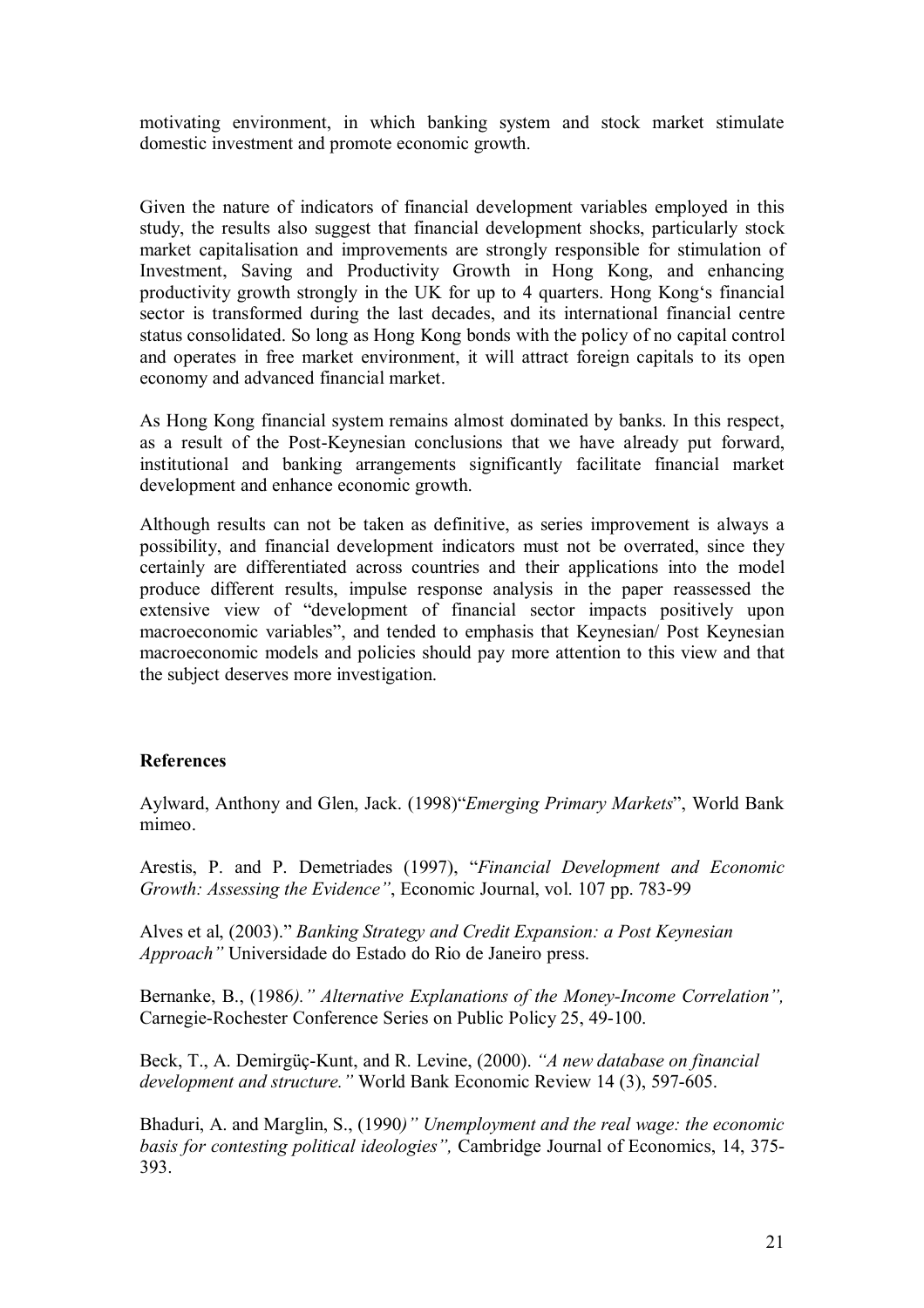Calderon, Cesar, and Lin Liu, (2003) *<i>'The Direction of Causality between Financial Development and Economic Growth,*" Journal of Development Economics, Vol. 72, No. 1 (October), pp. 321-334.

Caprio Jr, (1998)<sup>*"Banking on crisis: expensive lessons from recent financial crisis"*,</sup> Development Research Group The World Bank.

Chick**,V.** (1998) : *ì Finance and investment in the context of development : a Post-Keynesian perspective , in Kalevi,J. and Fontaine, J.M. : Restoring Demand in the World Economy : Trade, Finance and Technologie ".* Edward Elgar,Cheltenham, UK.Northampton, MA, USA.

Chowdhury, A. and Islam, I. (1993) *'The newly industrialising economies of East Asiaî* British Library Cataloguing in Publication Data

Davidson, P. (1996)<sup>"</sup> *The Viability of Keynesian Demand Management in an open Economy Context*" Internatioanl Review of Applied Economics, Taylor and Francis Journals, vol. 10(1), pages 91-105, January.

Demetriades, P. and Hussein, K. (1996). *"Financial Development and Economic Growth: Cointegration and Causality Tests for 16 Countries*î, Journal of Development Economics, vol. 51, 387-411.

Demirguc-Kunt, A & Levine, R. (1999)" *Bank-Based and Market-Based finacial systems- cross country comparisonsî* Policy Research Working Paper Series 2143, The World Bank.

Demirguc-Kunt, Asli, and Ross Levine, eds.(2001)" *Financial Structures and Economic Growth: A Cross-Country Comparison of Banks, Markets, and Development*" (Cambridge, MA: MIT Press).

Gerschenkron, Alexander (1962). *Economic Backwardness in Historical Perspective: A Book of Essays*. Camebridge, Mass.: Harvard University Press.

Goldsmith, Raymond W. (1969). *Financial Structure and Development*. New Haven, CT: Yale University Press

Gurley, J.G. and E.S. Shaw, (1955), Financial aspects of economic development, American Economic Review 45, 515-538.

Hein, E., and Ochsen, C., (2001). *''Regimes of interest rates, income shares, savings and investment: a Kaleckian model and empirical estimations for some advanced OECD-economies,*<sup>n</sup> Conference on "Old and New Growth Theories: An Assessment" October 5-7, 2001, Pisa, Italy.

Hein Eckhard and Carsten Ochsen, (2003), "Regimes of Interest rates, Income Shares, *Savings and Investment: A Kaleckian Model and Empirical Estimations for Some Advanced OECD Economiesî, Metroeconomica* vol 54 n.4 pp. 404-433.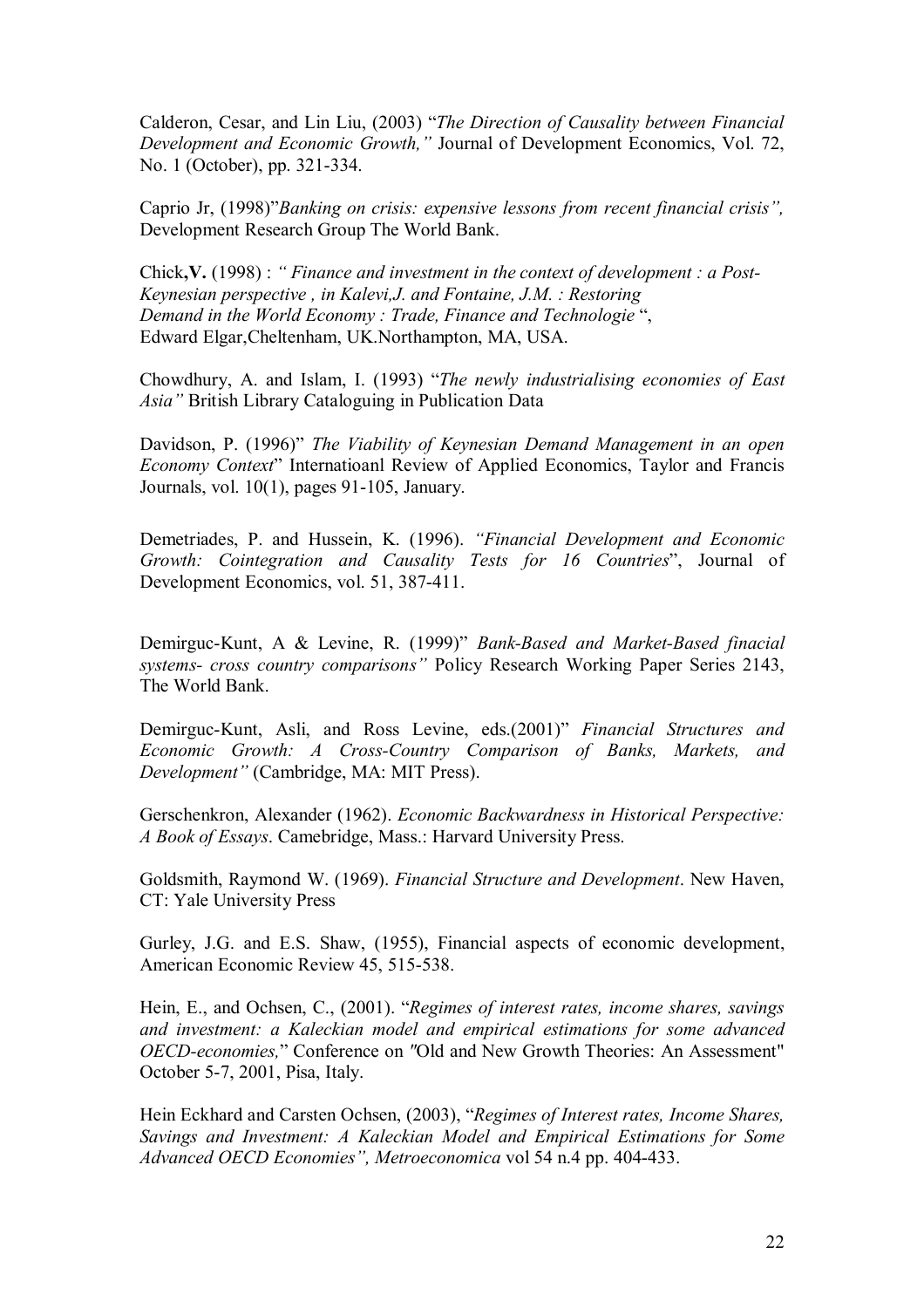Hicks, J. A, (1969), "*A Theory of Economic History* "(Clarendon Press, Oxford).

Johansen, S. (1988). *''Statistical analysis of cointegration vectors''*, Journal of Economic Dynamics and Control 12.

Kaldor, N. (1966), *"Marginal Productivity and the Macro-Economic Theories of Distribution*î, Review of Economic Studies, 33, pp. 309-319.

Keynes, J. M. (1939). "The process of capital formation". *Economic Journal*, 49:  $569 - 75.$ 

King, R. and R. Levine .(1993). *''Finance and Growth: Schumpeter Might Be Right''*. Quarterly Journal of Economics 108: 717-38.

King, R. G. and R. Levine, (1993a). *''Finance, entrepreneurship, and growth. Theory and Evidence*.î Journal of Monetary Economics 32, 513-542.

Lavoie, M. and Ramirez-Gaston, P. (1993). *"Traverse in a two sector Kaleckian Model of Growth with Target Return Pricing*î University of Ottawa. Levine, Ross (2000), *"Bank-based or Market-based Financial Systems: Which is Better?,* "University of Minnesota, mimeo.

Lyons, S.H. and Murinde, V. (1994), "*Cointegration and Granger-Causality Testing of Hypotheses on Supply-Leading and Demand-Following Finance",* Economic Notes, vol. 23, no. 2, pp. 308-316.

McKinnon, R. (1973)<sup>a</sup>*Money and Capital in Economic Development*<sup>"</sup>. Washington, D.C.: Brookings Institution

Minsky, Hyman P. (1975) *''John Maynard Keynes''* (Columbia University Press) New York.

Muhsin, K and Pentecost, E, (2000), *"Financial development and economic growth in Turkey: Further evidence on causality issue*" Centre for International, Financial and Economics Research Department of Economics, Loughborough University

Murinde, V. and F. S. H. Eng (1994), *''Financial Development and Economic Growth in Singapore: Demand-following or Supply-leading?*" Applied Financial Economics, 4:391-404.

Onaran, O and Stockhammer, E. (2003)," *Accumulation, distribution and employment: A structural VAR approach to a Post Keynesian macro model*" Working pare series: Growth and employment in Europe, Working paper No.20 Vienna University of Economics and Business Administration

Robinson, J.(1952) *'The Role of Interest and Other Essays''*. London: Macmillan.

Schumpeter, J.A., 1912, *'The theory of economic development* ", Harvard University Press, Cambridge, MA.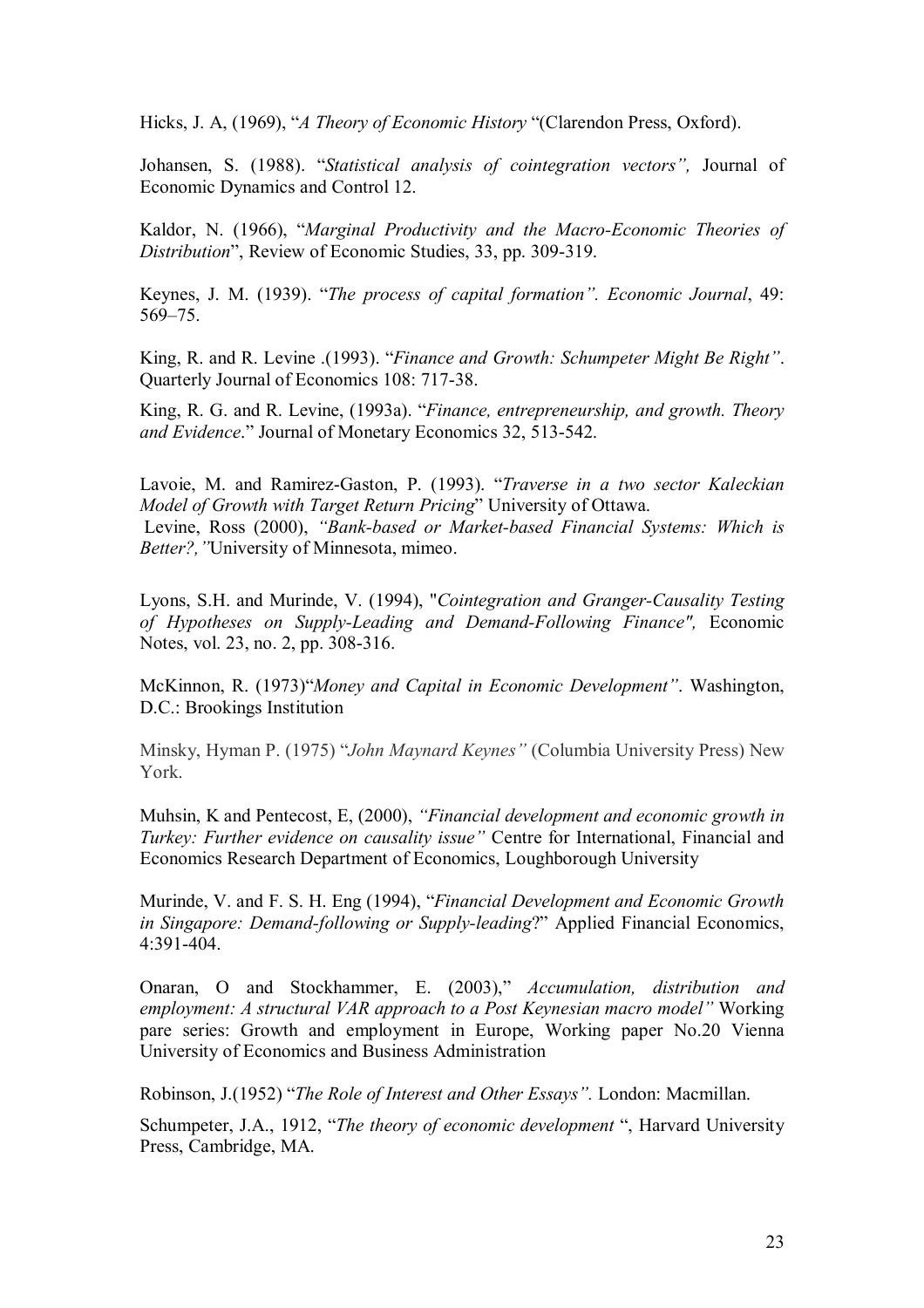Shaw, E. (1973)" *Financial Deepening in Economic Development*. New York: Oxford University Press.

Sims, C. (1986). "Are *Forecasting Models Usable for Policy Analysis?"*, Federal Reserve Bank of Minneapolis Quarterly Review, 1-16

Singh, A.(1997). *<i>Financial liberalization*, stock markets and economic *development.*î The Economic Journal 107, 771-782.

Stiglitz, J.(1985). *"Credit markets and the control of capital*." Journal of Money, Credit and Banking 17 (2), 133-152.

Terzi, A.(1986)." The *independence of finance from saving : a flow of funds interpretation* ", Journal of Post-Keynesian Economics,  $9(2)$ : 188-97.

Wade, R. (1988). *"The role of government in overcoming market failure: Taiwan, Republic of Korea and Japan*î in Hughes, H. (ed), Achieving industrialisation in Asia, Cambridge: Cambridge University Press

Wade, R.(1990)" *Governing the market: Economic Theory and the role of government in East Asian industrialisation*, New Jersey: Princton University Press

Wray, L.R.(1998) *"Understanding Modern Money : The Key to Full Employment and Price Stability*î, Edward Elgar, Cheltenham, UK . Northampton, MA, *USA.*

World Bank (1996) *"Tunisie : integration mondiale et developpement durable, choixstrategiques pour*", Etudes e conomiques de la Banque Mondiale sur le Moyen-Orient et l...Afrique du Nord,Banque Mondiale, Washington.

Zina, N and Trigui, B.<sup>*"Financial Deepening in economic development:*</sup> *theory and lessons from Tunisia*î. DEFI- FSEG -Sfax,P.O.B.1088, Sfax 3018, Tunisi

Zoli, E. (2007)" *Financial Development in Emerging Europe: The Unfinished Agenda*" **IMF** working paper No 07/245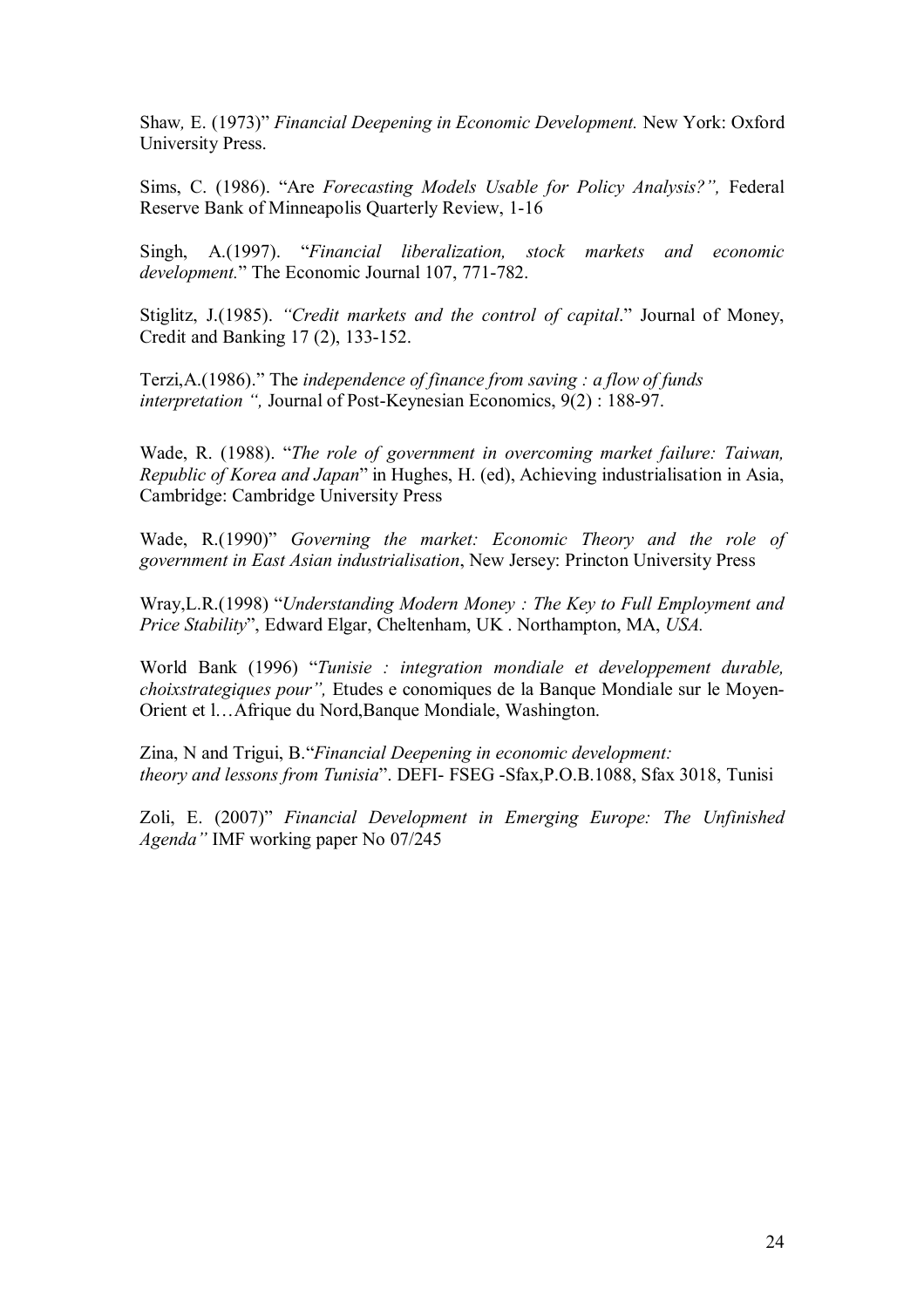#### **Figure 1-- impulse responses for orthogonal shocks to Domestic Credit; Hong Kong**



Response to Cholesky One S.D. Innovations ± 2 S.E.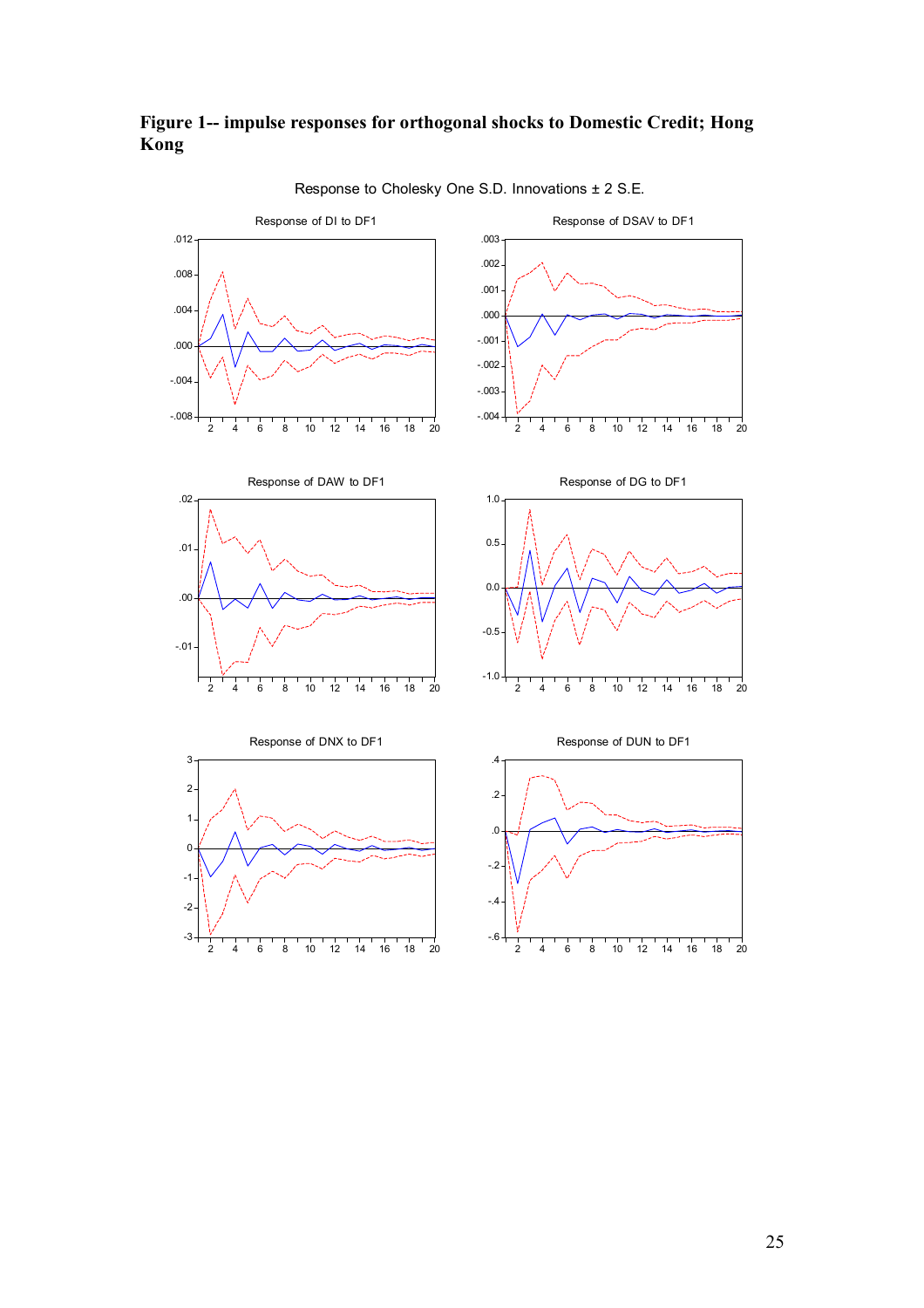#### **Figure 2-- response to orthogonal shocks to the Stock market Capitalisation ratio; Hong Kong**



Response to Cholesky One S.D. Innovations ± 2 S.E.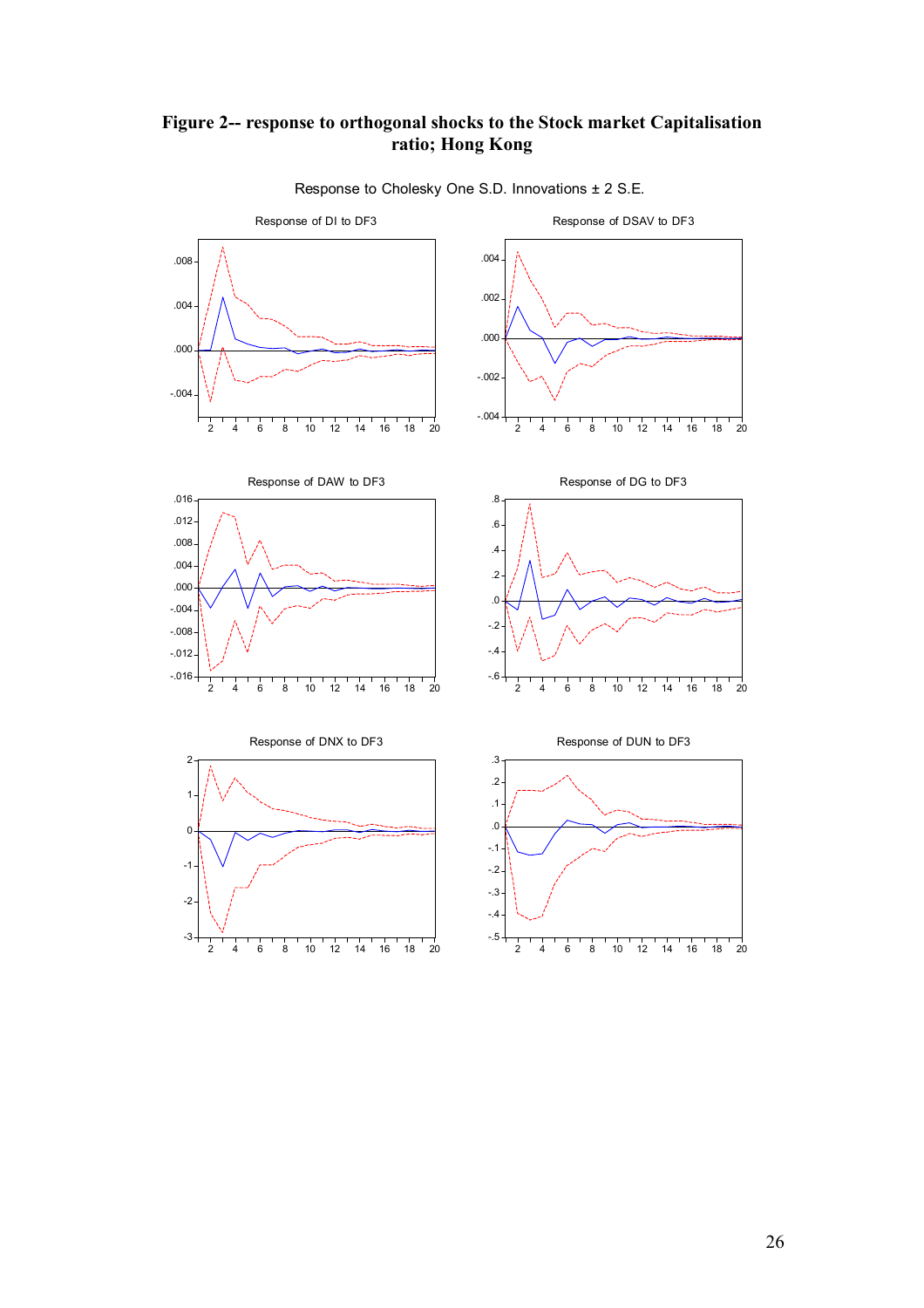## **Figure 3-- response to orthogonal shocks to the Stock market Capitalisation ratio; UK**



Response to Cholesky One S.D. Innovations ± 2 S.E.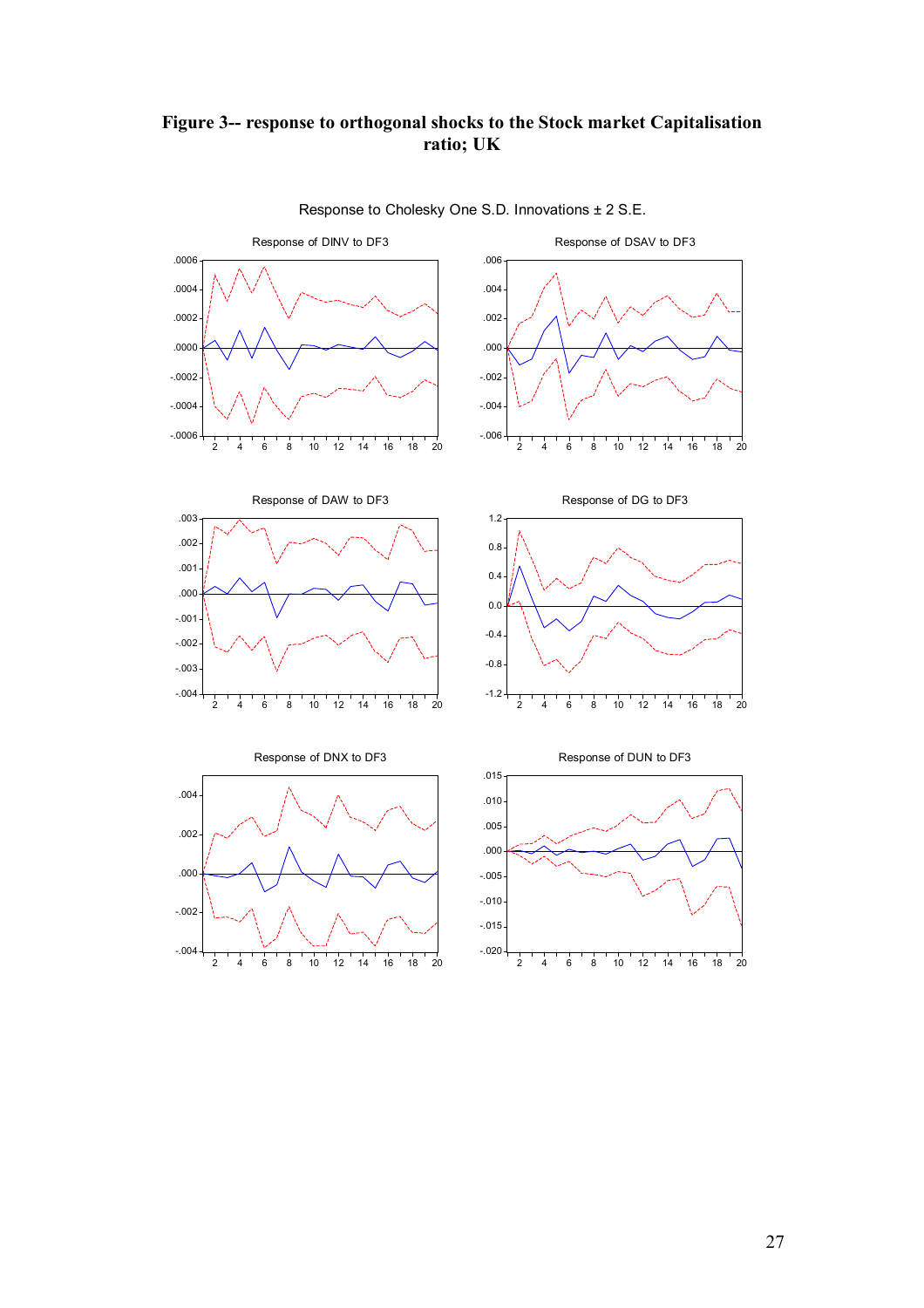### **APPENDIX Unit Root Test results**

|                                             |                    | <b>ADF</b>             |                                 |                                           | <b>PP</b>             |                |                 |                   | <b>KPSS</b>     |                  |                  |                  |
|---------------------------------------------|--------------------|------------------------|---------------------------------|-------------------------------------------|-----------------------|----------------|-----------------|-------------------|-----------------|------------------|------------------|------------------|
|                                             | Level              |                        |                                 | <b>First D</b>                            | Level                 |                |                 | <b>First D</b>    | Level           |                  |                  | <b>First D</b>   |
| <b>Investment</b>                           | $-2.993$<br>**     | $-2.896$               | $-10.42$<br>***                 | $-10.42$<br>***                           | $-3.016$<br>$\ast$    | $-2.92$        | $-10.14$<br>*** | $-10.15$<br>***   | $0.092*$        | $0.094*$         | 0.313            | $0.099*$         |
| <b>Savings</b>                              | $-2.124$           | $-2.083$               | $-6.720$<br>***                 | $-6.673$<br>***                           | 3.124<br>$\ast$       | 3.082          | $-13.60$<br>*** | $-13.65$<br>***   | 0.154           | 0.145            | 0.277            | 0.269            |
| <b>Income</b><br><b>Distribution</b>        | $-1.797$           | $-2.983$               | $\blacksquare$<br>13.397<br>*** | $\overline{\phantom{0}}$<br>13.294<br>*** | $-2.37$<br>$\ast$     | 4.261<br>**    | $-14.49$<br>*** | $-14.39$<br>***   | 0.681           | 0.131            | 0.149            | 0.146            |
| Productivity<br>growth                      | $-10.871$<br>***   | $-10.82$<br>***        | $-9.96$<br>***                  | $-9.902$<br>***                           | $-11.03$<br>***       | $-11.0$<br>*** | $-38.08$<br>*** | $-37.60$<br>***   | 0.087<br>$\ast$ | 0.062<br>$\star$ | 0.073<br>$\star$ | 0.071<br>$\star$ |
| <b>Net Export</b>                           | $-0.198$           | $-3.427$<br>$\ast$     | $-9.506$<br>***                 | $-9.920$<br>***                           | $-3.031$<br>$\ast$    | $-5.39$<br>*** | $-14.63$<br>*** | $-34.06$<br>***   | 0.724           | 0.246            | 0.384            | 0.148            |
| Unemployment                                | $-4.100$<br>**     | $-4.126$<br>$\ast\ast$ | $-7.370$<br>***                 | $-7.278$<br>***                           | $-1.61$               | $-2.03$        | $-13.56$<br>*** | $-13.53$<br>$***$ | 0.796           | 0.116            | 0.166            | 0.166            |
| Capacity<br><b>Utilisation</b>              | $-1.359$           | $-2.299$               | $-8.875$<br>***                 | $-8.873$<br>***                           | $-1.131$              | $-2.22$        | $-8.85$<br>***  | $-8.87$<br>$***$  | 0.921           | 0.106            | 0.088<br>$\star$ | 0.086<br>$\star$ |
| <b>Interest Rate</b>                        | $-3.093$<br>$\ast$ | $-3.053$               | $-4.138$<br>***                 | $-4.072$<br>**                            | $-9.09$<br>***        | $-10.0$<br>*** | $-43.78$<br>*** | $-43.61$<br>***   | 0.253           | 0.156            | 0.071<br>$\star$ | 0.070<br>$\star$ |
| <b>Monetisation</b><br>Ratio                | $-2.172$           | $-3.574$<br>$\ast$     | $-12.85$<br>$***$               | $-12.99$<br>***                           | $-3.66$<br>$\ast\ast$ | $-4.69$<br>**  | $-13.42$<br>*** | $-14.23$<br>$***$ | 0.467           | 0.106            | 0.192            | 0.07<br>$\star$  |
| <b>Domestic</b><br><b>Credit</b>            | 0.6507             | $-6.468$<br>***        | $-6.818$<br>$***$               | $-7.362$<br>***                           | $-4.75$<br>***        | $-6.87$<br>*** | $-25.54$<br>*** | $-31.88$<br>***   | 0.807           | 0.246            | 0.083            | 0.071            |
| <b>Stock Market</b><br>Capitalisation       | 0.760              | $-2.584$               | $-17.02$<br>***                 | $-16.97$<br>***                           | $-0.608$              | $-5.85$<br>*** | $-18.38$<br>*** | $-18.52$<br>***   | 1.01            | 0.195            | 0.301            | 0.348            |
| Change in<br>Capacity<br><b>Utilisation</b> | $-8.863$           | $-8.879$               | $-8.868$                        | $-8.794$                                  | $-8.86$<br>***        | $-8.88$<br>*** | $-53.23$<br>*** | $-51.39$<br>***   | 0.088           | 0.081            | 0.375            | 0.299            |

**Table 1**  Unit root tests results for UK's model

\*\*\* (\*\*), (\*) indicates that t-statistic is significant at  $1\%$  (5%), and (10%)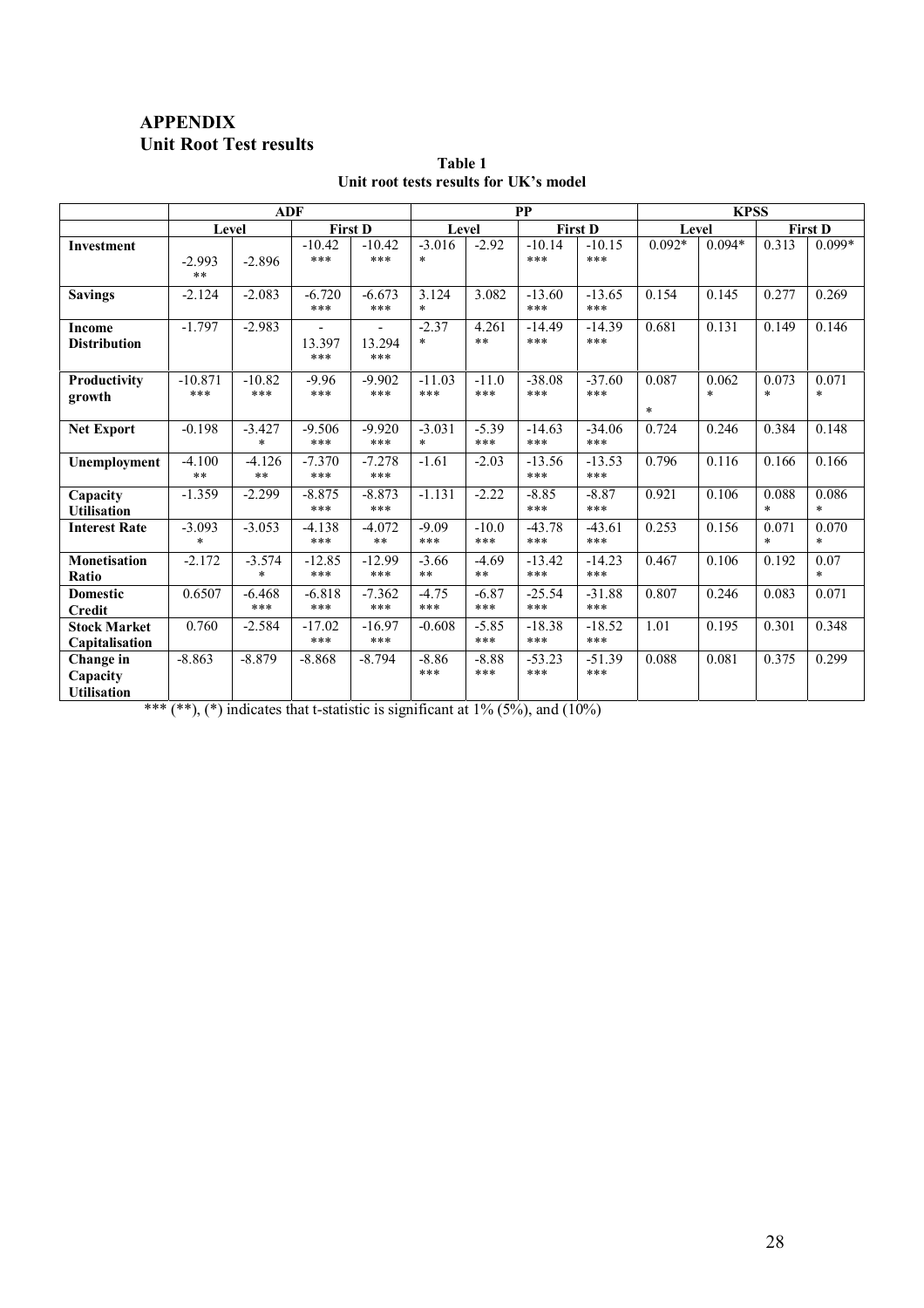|                                             | <b>ADF</b>      |                 |                                    |                  |                 | PP                            |                 |                                 | <b>KPSS</b> |       |                    |                |
|---------------------------------------------|-----------------|-----------------|------------------------------------|------------------|-----------------|-------------------------------|-----------------|---------------------------------|-------------|-------|--------------------|----------------|
|                                             | Level           |                 |                                    | <b>First D</b>   | Level           |                               |                 | <b>First D</b>                  |             | Level |                    | <b>First D</b> |
| <b>Investment</b>                           | $-1.417$        | $-1.886$        | $-9.612$<br>***                    | $-9.771$<br>***  | $-1.177$        | 1.691                         | $-9.663$<br>*** | $-9.818$<br>***                 | 0.333       | 0.210 | 0.207              | 0.057          |
| <b>Savings</b>                              | $-2.229$        | $-2.458$        | $-8.685$<br>***                    | $-8.619$<br>***  | $-2.137$        | 2.464                         | $-8.685$<br>*** | $-8.619$<br>***                 | 0.501       | 0.177 | 0.063              | 0.046          |
| <b>Income</b><br><b>Distribution</b>        | $-0.979$        | $-1.923$        | $-15.79$<br>***                    | 15.719<br>***    | $-2.443$        | 3.387<br>$*$                  | 15.839<br>***   | $\sim$<br>15.802<br>***         | 0.530       | 0.159 | 0.50               | 0.50           |
| Productivity<br>growth                      | $-1.779$        | $-1.710$        | 12.621<br>***                      | $-6.745$<br>***  | $-4.699$<br>*** | 7.381<br>***                  | 19.405<br>***   | $\overline{a}$<br>19.600<br>*** | 0.751       | 0.205 | 0.120              | 0.059          |
| <b>Net Export</b>                           | $-2.064$        | $-2.050$        | $-8.161$<br>***                    | $-8.116$<br>***  | $-2.064$        | 2.050                         | $-8.161$<br>*** | $-8.110$<br>***                 | 0.293       | 0.185 | 0.102              | 0.078          |
| Unemployment                                | $-1.794$        | $-3.096$        | $-6.252$<br>***                    | $-6.191$<br>***  | $-1.689$        | 3.111                         | $-9.436$<br>*** | $-9.371$<br>***                 | 0.834       | 0.141 | $\overline{0.180}$ | 0.178          |
| Capacity<br><b>Utilisation</b>              | 0.443           | $-2.309$        | $-14.36$<br>***                    | $-14.35$<br>***  | 0.731           | 3.926                         | 15.886<br>***   | $\overline{a}$<br>18.818<br>*** | 0.904       | 0.236 | 0.500              | 0.319          |
| <b>Interest Rate</b>                        | $-1.471$        | $-2.297$        | $-4.825$<br>$\ast\ast$             | $-4.789$<br>$**$ | $-1.306$        | 1.863                         | $-4.834$<br>*** | $-4.797$<br>***                 | 0.709       | 0.121 | 0.092              | 0.079          |
| <b>Monetisation</b><br>Ratio                | 0.555           | $-1.627$        | $-8.374$<br>***                    | $-8.757$<br>***  | $-0.106$        | 2.320                         | $-8.256$<br>*** | $\blacksquare$<br>17.084<br>*** | 0.711       | 0.248 | 0.33               | 0.500          |
| <b>Domestic</b><br><b>Credit</b>            | $-1.918$        | $-1.510$        | $-6.830$<br>***                    | $-6.790$<br>***  | $-1.721$        | $\blacksquare$<br>2.102       | $-6.852$<br>*** | $-6.813$<br>***                 | 0.300       | 0.101 | 0.122              | 0.117          |
| <b>Stock Market</b><br>Capitalisation       | $-2.298$        | $4.073*$        | $\blacksquare$<br>3.858*<br>$\ast$ | $-1.375$         | $-2.554$        | $\blacksquare$<br>4.012<br>** | $-3.983$<br>**  | $-4.012$<br>**                  | 0.794       | 0.076 | 0.053              | 0.047          |
| Change in<br>Capacity<br><b>Utilisation</b> | $-6.577$<br>*** | $-6.582$<br>*** | $-8.522$<br>***                    | $-8.385$<br>***  | $-6.545$<br>*** | 6.516<br>***                  | $-32.83$<br>*** | $-31.37$<br>***                 | 0.117       | 0.059 | 0.205              | 0.154          |

**Table 2**  Unit root tests results for Hong Kong's model

\*\*\* (\*\*), (\*) indicates that t-statistic is significant at  $1\%$  (5%), and (10%)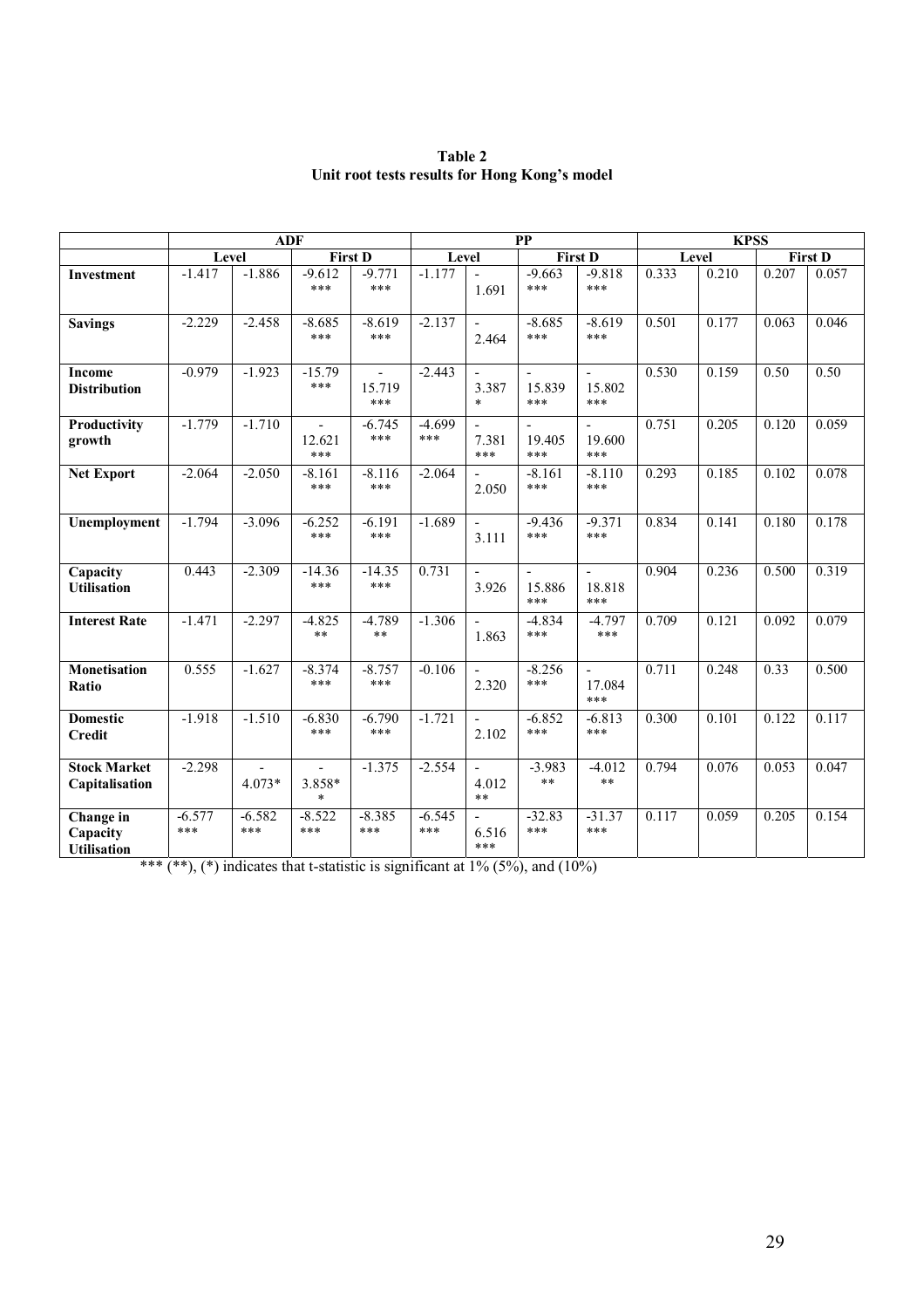# **Johansen Coinetgration Test Results**

## **UK:**

# **Investment Equation Variables**

| <b>Hypothesised</b>       | Eignevalue | <b>Trace Stat.</b> | <b>Critical Value</b> | <b>Critical Value</b> |
|---------------------------|------------|--------------------|-----------------------|-----------------------|
| No of CEs                 |            |                    | at $5\%$              | at $1\%$              |
| None **                   | 0.627920   | 254.5017           | 182.82                | 196.08                |
| At most 1 **              | 0.598697   | 190.2396           | 146.76                | 158.49                |
| At most $2 \overline{**}$ | 0.504460   | 130.8921           | 114.90                | 124.75                |
| At most 3                 | 0.392506   | 85.25511           | 87.31                 | 96.58                 |
| At most 4                 | 0.256475   | 52.85828           | 62.99                 | 70.05                 |
| At most 5                 | 0.227395   | 33.59537           | 42.44                 | 48.45                 |
| At most 6                 | 0.156270   | 16.82622           | 25.32                 | 30.45                 |
| At most 7                 | 0.085101   | 5.781231           | 12.25                 | 16.26                 |

| <b>Hypothesised</b> | Eignevalue | <b>Trace Stat.</b> | <b>Critical Value</b> | <b>Critical Value</b> |
|---------------------|------------|--------------------|-----------------------|-----------------------|
| No of CEs           |            |                    | at $5%$               | at $1\%$              |
| None **             | 0.627920   | 64.26208           | 55.50                 | 62.46                 |
| At most 1 **        | 0.598697   | 59.34752           | 49.42                 | 54.71                 |
| At most 2 *         | 0.504460   | 45.63700           | 43.97                 | 49.51                 |
| At most 3           | 0.392506   | 32.39683           | 37.52                 | 42.36                 |
| At most 4           | 0.256475   | 19.26292           | 31.46                 | 36.65                 |
| At most 5           | 0.227395   | 16.76915           | 25.54                 | 30.34                 |
| At most 6           | 0.156270   | 11.04499           | 18.96                 | 23.65                 |
| At most 7           | 0.085101   | 5.781231           | 12.25                 | 16.26                 |

# **Savings Equation Variables**

| <b>Hypothesised</b><br>No of CEs | Eignevalue | <b>Trace Stat.</b> | Critical V at<br>5% | <b>Probability</b> |
|----------------------------------|------------|--------------------|---------------------|--------------------|
| None *                           | 0.461690   | 121.9407           | 114.90              | 124.75             |
| At most 1                        | 0.392909   | 81.68496           | 87.31               | 96.58              |
| At most 2                        | 0.294210   | 49.24501           | 62.99               | 70.05              |
| At most 3                        | 0.194487   | 26.59659           | 42.44               | 48.45              |
| At most 4                        | 0.101622   | 12.53865           | 25.32               | 30.45              |
| At most 5                        | 0.082165   | 5.572953           | 12.25               | 16.26              |

| <b>Hypothesised</b><br>No of CEs | Eignevalue | Max.<br>Eignevalue | <b>Critical V at</b><br>5% | <b>Probability</b> |
|----------------------------------|------------|--------------------|----------------------------|--------------------|
| None                             | 0.461690   | 40.25579           | 43.97                      | 49.51              |
| At most 1                        | 0.392909   | 32.43995           | 37.52                      | 42.36              |
| At most 2                        | 0.294210   | 22.64842           | 31.46                      | 36.65              |
| At most 3                        | 0.194487   | 14.05794           | 25.54                      | 30.34              |
| At most 4                        | 0.101622   | 6.965694           | 18.96                      | 23.65              |
| At most 5                        | 0.082165   | 5.572953           | 12.25                      | 16.26              |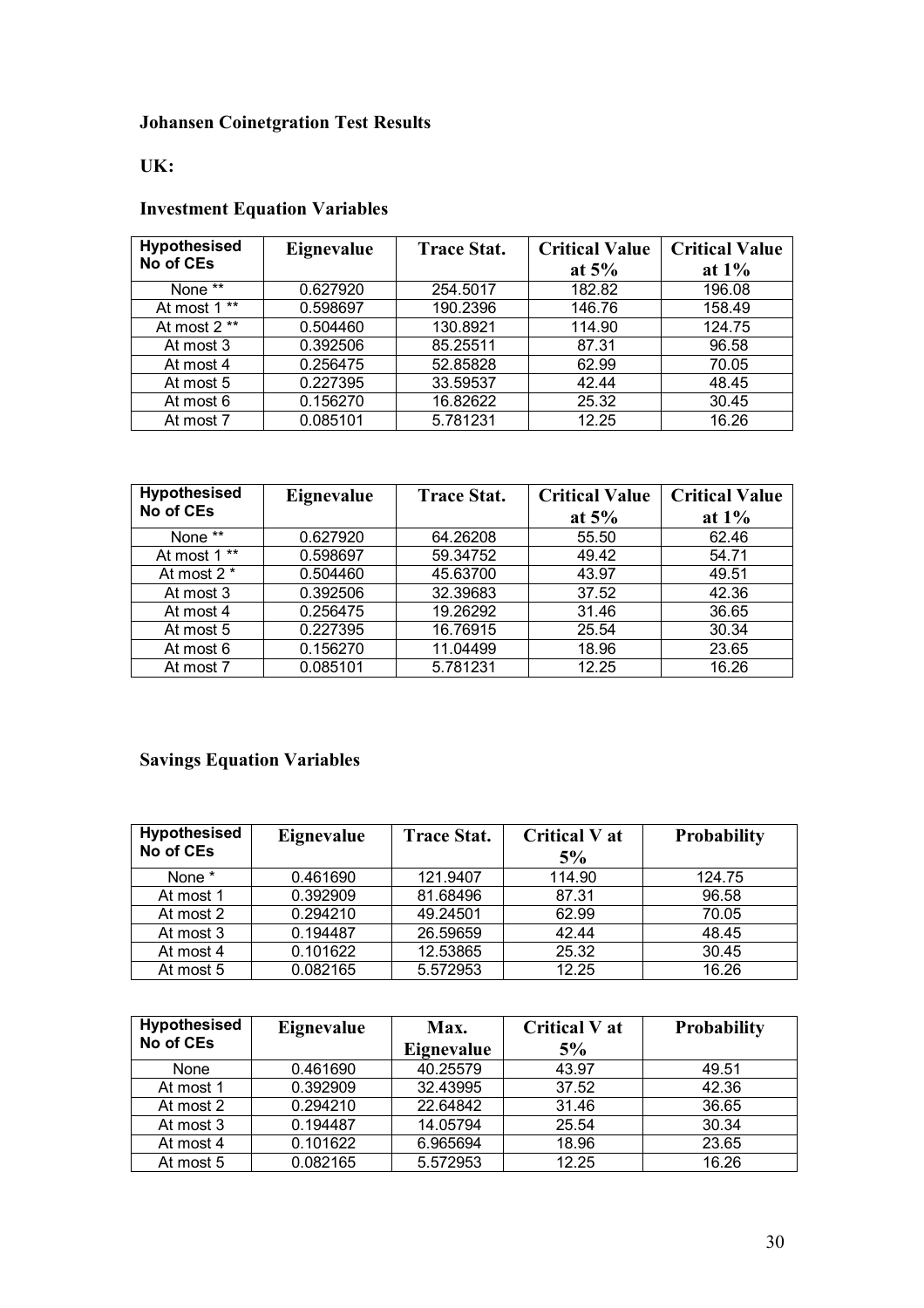## **Income Distribution Equation Variables**

| <b>Hypothesised</b><br>No of CEs | Eignevalue | <b>Trace Stat.</b> | <b>Critical V at</b><br>5% | <b>Probability</b> |
|----------------------------------|------------|--------------------|----------------------------|--------------------|
| None **                          | 0.995024   | 388.0948           | 62.99                      | 70.05              |
| At most 1*                       | 0.315224   | 43.38549           | 42.44                      | 48.45              |
| At most 2                        | 0.176800   | 18.77234           | 25.32                      | 30.45              |
| At most 3                        | 0.089943   | 6.126156           | 12.25                      | 16.26              |

| <b>Hypothesised</b> | Eignevalue | Max.       | <b>Critical V at</b> | <b>Probability</b> |
|---------------------|------------|------------|----------------------|--------------------|
| No of CEs           |            | Eignevalue | 5%                   |                    |
| None **             | 0.995024   | 344.7093   | 31.46                | 36.65              |
| At most 1           | 0.315224   | 24.61316   | 25.54                | 30.34              |
| At most 2           | 0.176800   | 12.64618   | 18.96                | 23.65              |
| At most 3           | 0.089943   | 6.126156   | 12.25                | 16.26              |

## **Productivity Growth Equation Variables**

| <b>Hypothesised</b><br>No of CEs | Eignevalue | <b>Trace Stat.</b> | Critical V at<br>5% | <b>Probability</b> |
|----------------------------------|------------|--------------------|---------------------|--------------------|
| None **                          | 0.490294   | 126.0921           | 114.90              | 124.75             |
| At most 1                        | 0.368169   | 82.28726           | 87.31               | 96.58              |
| At most 2                        | 0.264098   | 52.44355           | 62.99               | 70.05              |
| At most 3                        | 0.225950   | 32.51073           | 42.44               | 48.45              |
| At most 4                        | 0.157910   | 15.86304           | 25.32               | 30.45              |
| At most 5                        | 0.069635   | 4.691617           | 12.25               | 16.26              |

| <b>Hypothesised</b><br>No of CEs | Eignevalue | Max.Eigen | <b>Critical V at</b> | <b>Probability</b> |
|----------------------------------|------------|-----------|----------------------|--------------------|
|                                  |            | value     | 5%                   |                    |
| None                             | 0.490294   | 43.80484  | 43.97                | 49.51              |
| At most 1                        | 0.368169   | 29.84371  | 37.52                | 42.36              |
| At most 2                        | 0.264098   | 19.93282  | 31.46                | 36.65              |
| At most 3                        | 0.225950   | 16.64769  | 25.54                | 30.34              |
| At most 4                        | 0.157910   | 11.17142  | 18.96                | 23.65              |
| At most 5                        | 0.069635   | 4.691617  | 12.25                | 16.26              |

## **Net Export Equation Variables**

| Hypothesised<br>No of CEs | Eignevalue | <b>Trace Stat.</b> | Critical V at<br>5% | <b>Probability</b> |
|---------------------------|------------|--------------------|---------------------|--------------------|
| None **                   | 0.454306   | 52.55947           | 42.44               | 48.45              |
| At most 1                 | 0.121714   | 13.18913           | 25.32               | 30.45              |
| At most 2                 | 0.070517   | 4.753265           | 12.25               | 16.26              |

| <b>Hypothesised</b><br>No of CEs | Eignevalue | Max.<br>Eignevalue | <b>Critical V at</b><br>5% | <b>Probability</b> |
|----------------------------------|------------|--------------------|----------------------------|--------------------|
| None **                          | 0.454306   | 39.37034           | 25.54                      | 30.34              |
| At most 1                        | 0.121714   | 8.435865           | 18.96                      | 23.65              |
| At most 2                        | 0.070517   | 4.753265           | 12.25                      | 16.26              |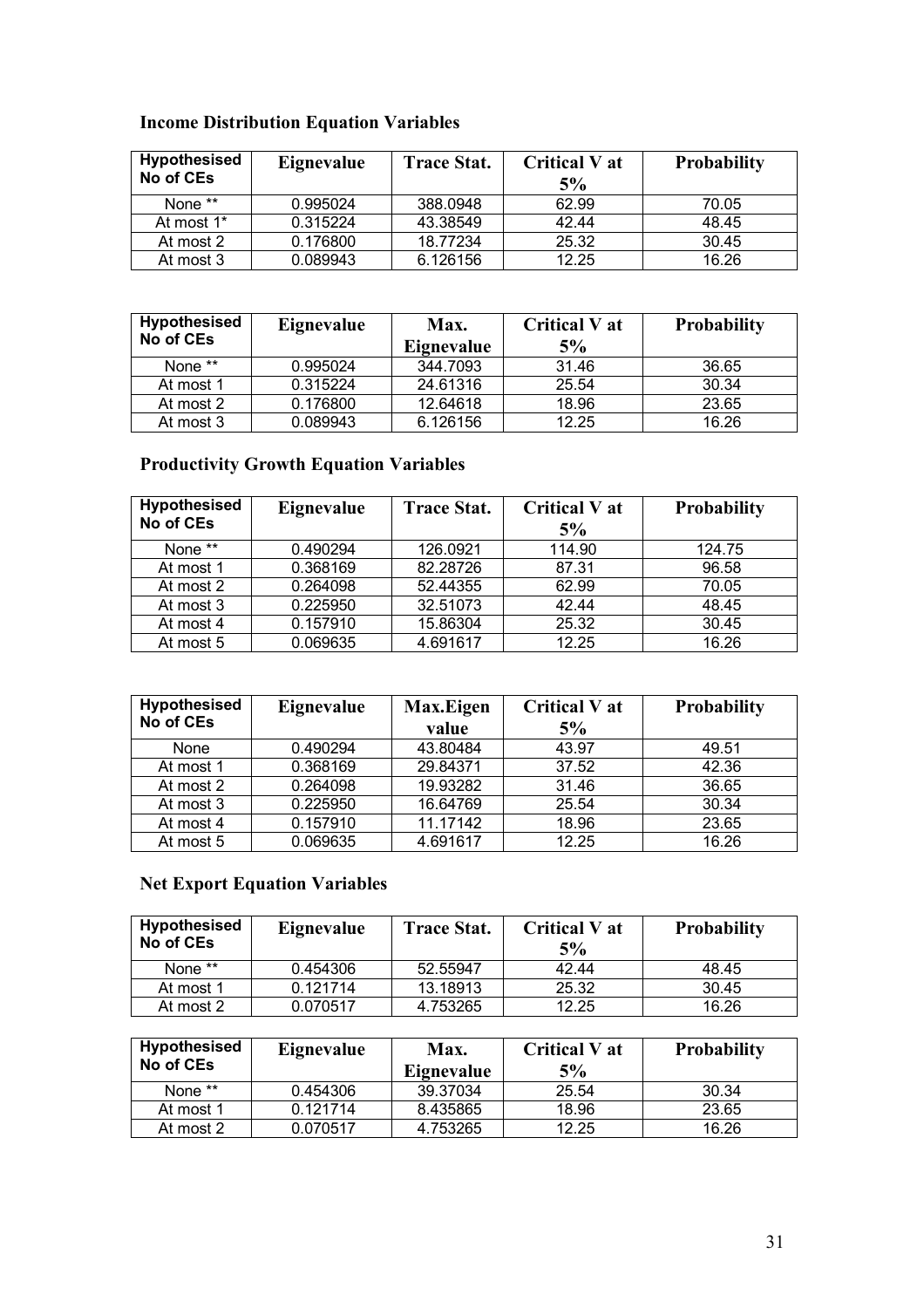# **Employment Equation Variables**

| <b>Hypothesised</b><br>No of CEs | Eignevalue | <b>Trace Stat.</b> | <b>Critical V at</b><br>5% | <b>Probability</b> |
|----------------------------------|------------|--------------------|----------------------------|--------------------|
| None **                          | 0.994528   | 412.3396           | 87.31                      | 96.58              |
| At most 1 **                     | 0.411509   | 73.81347           | 62.99                      | 70.05              |
| At most 2                        | 0.292234   | 39.35089           | 42.44                      | 48.45              |
| At most 3                        | 0.139389   | 16.88418           | 25.32                      | 30.45              |
| At most 4                        | 0.103847   | 7.126841           | 12.25                      | 16.26              |

| <b>Hypothesised</b><br>No of CEs | Eignevalue | Max.       | <b>Critical V at</b> | <b>Probability</b> |
|----------------------------------|------------|------------|----------------------|--------------------|
|                                  |            | Eignevalue | 5%                   |                    |
| None **                          | 0.994528   | 338.5261   | 37.52                | 42.36              |
| At most 1 *                      | 0.411509   | 34.46258   | 31.46                | 36.65              |
| At most 2                        | 0.292234   | 22.46671   | 25.54                | 30.34              |
| At most 3                        | 0.139389   | 9.757335   | 18.96                | 23.65              |
| At most 4                        | 0.103847   | 7.126841   | 12.25                | 16.26              |

## **Hong Kong**

# **Investment Equation Variables**

| <b>Hypothesised</b> | Eignevalue | <b>Trace Stat.</b> | <b>Critical Value</b> | <b>Critical Value</b> |
|---------------------|------------|--------------------|-----------------------|-----------------------|
| No of CEs           |            |                    | at $5%$               | at $1\%$              |
| None **             | 0.745655   | 266.2087           | 182.82                | 196.08                |
| At most 1 **        | 0.644500   | 190.9102           | 146.76                | 158.49                |
| At most 2 **        | 0.519244   | 134.0276           | 114.90                | 124.75                |
| At most 3 *         | 0.429297   | 93.74580           | 87.31                 | 96.58                 |
| At most 4           | 0.376823   | 62.89707           | 62.99                 | 70.05                 |
| At most 5           | 0.286458   | 36.88618           | 42.44                 | 48.45                 |
| At most 6           | 0.203272   | 18.32289           | 25.32                 | 30.45                 |
| At most 7           | 0.100487   | 5.824579           | 12.25                 | 16.26                 |

| <b>Hypothesised</b><br>No of CEs | Eignevalue | Max.       | <b>Critical Value</b> | <b>Critical Value</b> |
|----------------------------------|------------|------------|-----------------------|-----------------------|
|                                  |            | Eignevalue | at $5%$               | at $1\%$              |
| None **                          | 0.745655   | 75.29852   | 55.50                 | 62.46                 |
| At most 1 **                     | 0.644500   | 56.88259   | 49.42                 | 54.71                 |
| At most 2                        | 0.519244   | 40.28179   | 43.97                 | 49.51                 |
| At most 3                        | 0.429297   | 30.84873   | 37.52                 | 42.36                 |
| At most 4                        | 0.376823   | 26.01089   | 31.46                 | 36.65                 |
| At most 5                        | 0.286458   | 18.56330   | 25.54                 | 30.34                 |
| At most 6                        | 0.203272   | 12.49831   | 18.96                 | 23.65                 |
| At most 7                        | 0.100487   | 5.824579   | 12.25                 | 16.26                 |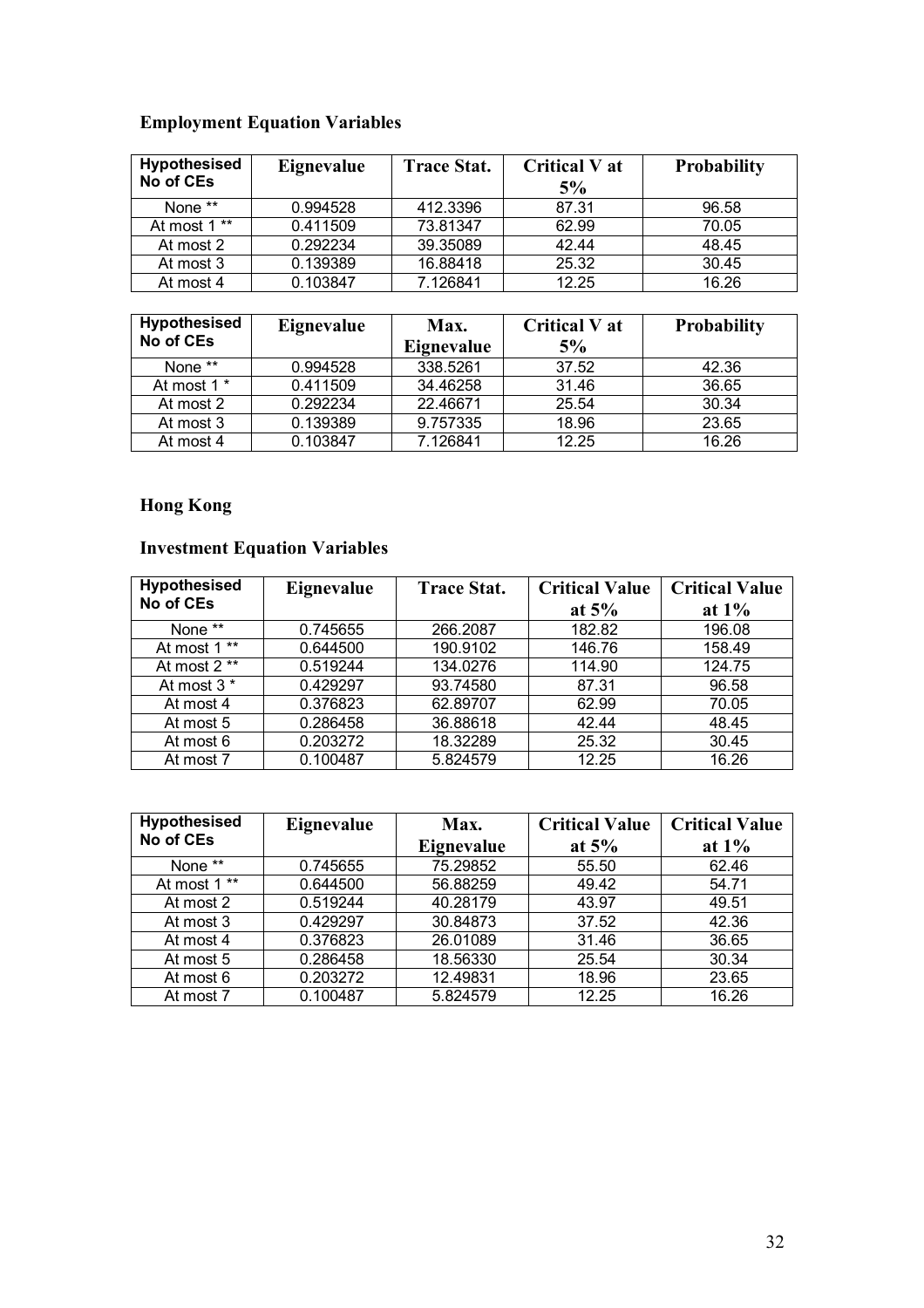### **Savings Equation Variables**

| <b>Hypothesised</b><br>No of CEs | Eignevalue | <b>Trace Stat.</b> | <b>Critical V at</b><br>5% | <b>Probability</b> |
|----------------------------------|------------|--------------------|----------------------------|--------------------|
| None *                           | 0.449787   | 118.6996           | 114.90                     | 124.75             |
| At most 1                        | 0.400375   | 85.83994           | 87.31                      | 96.58              |
| At most 2                        | 0.271998   | 57.71015           | 62.99                      | 70.05              |
| At most 3                        | 0.255099   | 40.25031           | 42.44                      | 48.45              |
| At most 4                        | 0.220051   | 24.05256           | 25.32                      | 30.45              |
| At most 5                        | 0.172042   | 10.38361           | 12.25                      | 16.26              |

| <b>Hypothesised</b> | Eignevalue | Max.       | Critical V at | <b>Probability</b> |
|---------------------|------------|------------|---------------|--------------------|
| No of CEs           |            | Eignevalue | 5%            |                    |
| None                | 0.449787   | 32.85969   | 43.97         | 49.51              |
| At most 1           | 0.400375   | 28.12979   | 37.52         | 42.36              |
| At most 2           | 0.271998   | 17.45985   | 31.46         | 36.65              |
| At most 3           | 0.255099   | 16.19775   | 25.54         | 30.34              |
| At most 4           | 0.220051   | 13.66895   | 18.96         | 23.65              |
| At most 5           | 0.172042   | 10.38361   | 12.25         | 16.26              |

## **Income Distribution Equation Variables**

| <b>Hypothesised</b><br>No of CEs | Eignevalue | <b>Trace Stat.</b> | <b>Critical V at</b><br>5% | <b>Probability</b> |
|----------------------------------|------------|--------------------|----------------------------|--------------------|
| None **                          | 0.508916   | 74.99985           | 62.99                      | 70.05              |
| At most 1                        | 0.345324   | 35.88718           | 42.44                      | 48.45              |
| At most 2                        | 0.128828   | 12.58840           | 25.32                      | 30.45              |
| At most 3                        | 0.086949   | 5.003017           | 12.25                      | 16.26              |

| <b>Hypothesised</b><br>No of CEs | Eignevalue | Max.<br>Eignevalue | <b>Critical V at</b><br>5% | <b>Probability</b> |
|----------------------------------|------------|--------------------|----------------------------|--------------------|
| None **                          | 0.508916   | 39.11267           | 31.46                      | 36.65              |
| At most 1                        | 0.345324   | 23.29878           | 25.54                      | 30.34              |
| At most 2                        | 0.128828   | 7.585382           | 18.96                      | 23.65              |
| At most 3                        | 0.086949   | 5.003017           | 12.25                      | 16.26              |

## **Productivity Growth Equation Variables**

| <b>Hypothesised</b><br>No of CEs | Eignevalue | <b>Trace Stat.</b> | <b>Critical V at</b><br>5% | <b>Probability</b> |
|----------------------------------|------------|--------------------|----------------------------|--------------------|
| None **                          | 0.552757   | 170.2295           | 146.76                     | 158.49             |
| At most 1 **                     | 0.515207   | 126.7782           | 114.90                     | 124.75             |
| At most 2 *                      | 0.454500   | 87.68041           | 87.31                      | 96.58              |
| At most 3                        | 0.345611   | 54.95362           | 62.99                      | 70.05              |
| At most 4                        | 0.254667   | 32.05471           | 42.44                      | 48.45              |
| At most 5                        | 0.159532   | 16.18278           | 25.32                      | 30.45              |